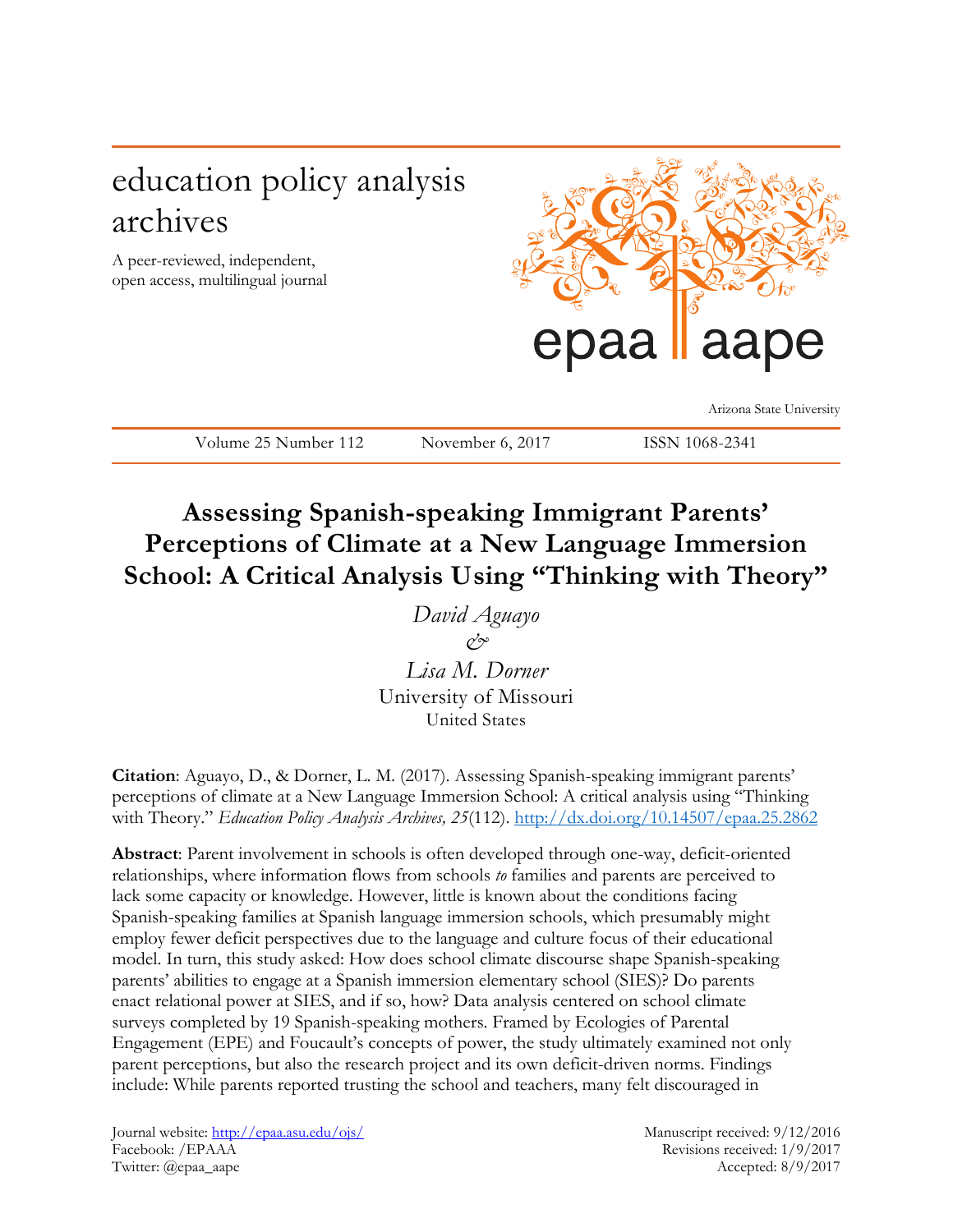SIES's climate. Some blamed their level of involvement on their own (lack of) language or ability. Analyses also explore how the language immersion school and design of the research project—despite good intentions—were not bridging the gap between hegemonic Englishspeaking society and Spanish-speaking families. The discussion then considers the implications for school climate, parent engagement policies, and research at diverse multilingual schools. **Keywords**: language immersion schooling, parent engagement, parent involvement policy, school climate, Thinking with Theory

# **Examinando las percepciones de padres de familia emigrantes sobre el ambiente de una escuela nueva de inmersión de lengua: Un crítico análisis utilizando "Pensando con Teoría"**

**Resumen:** La involucración de padres de familia en las escuelas usualmente se desarrolla por medio de relaciones con sentido único y orientación déficit, donde la información fluye de escuela a familias y los padres son percibidos con falta de capacidad o conocimiento. Pero poco se sabe sobre las condiciones que los padres de familia hispanohablantes en escuelas de inmersión en español, donde presumiblemente pueden emplear menos perspectivas con características déficit debido a la lengua y el enfoque cultural de su modelo educacional. Por esta razón, este estudio pregunta: ¿Como el discurso del ambiente de la escuela forma las habilidades de los padres de familia hispanohablante para comprometerlos en una escuela primaria de inmersión en español (SIES)? ¿A caso los padres de familia promulgan poder relacional en SIES, y si es cierto, como lo hacen? Los análisis de datos fueron centrados en encuestas sobre el ambiente escolar de 19 madres de familia hispanohablante. Enmarcados por conceptos de Ecologías del Compromiso de Padres de Familia (EPE) y el concepto de poder por Foucault, este estudio examino no solo las percepciones de las madres, sino también sobre el mismo estudio y sus normas déficit. Hallazgos incluyen: Mientras las madres de familia reportaron una confianza hacia la escuela y los maestros, muchas de ellas se sintieron desalentadas por el ambiente escolar de SIES. Algunas de ellas culparon el nivel de involucración a su misma (falta de) habilidad lingüística. Los análisis también exploran la manera en que la escuela de inmersión lingüística y el diseño del proyecto de investigación—aunque con buenas intenciones—no estaban cerrando la brecha entre la hegemonía de la sociedad de habla inglesa y las familias hispanohablantes. La discusión considera las implicaciones para el ambiente escolar, sistemas políticos para comprometer a las familias, e investigaciones en escuelas diversas y multi-lingüísticas.

**Palabras-clave:** inmersión lingüística escolar; compromiso familiar; sistemas políticos de involucración familiar; ambiente escolar; Pensando con Teoria

## **Examinando as percepções dos pais imigrantes de língua Espanhola sobre o ambiente de uma Nova Escola de Imersão em Linguagem: uma análise crítica usando "Pensando com a Teoria"**

**Resumo:** O envolvimento dos pais nas escolas geralmente se desenvolve através de relacionamentos unidirecionais e orientação de déficit, onde a informação flui da escola para as famílias e os pais são percebidos como sem capacidade ou conhecimento. Mas pouco se sabe sobre as condições que os pais de língua espanhola nas escolas de imersão espanhola, onde provavelmente emprega-se menos perspectivas com características de déficit devido ao foco dado à linguagem cultura de seu modelo educacional. Por este motivo, este estudo pergunta: como o discurso do ambiente escolar molda as habilidades dos pais de língua espanhola para envolvê-los em uma escola primária de imersão em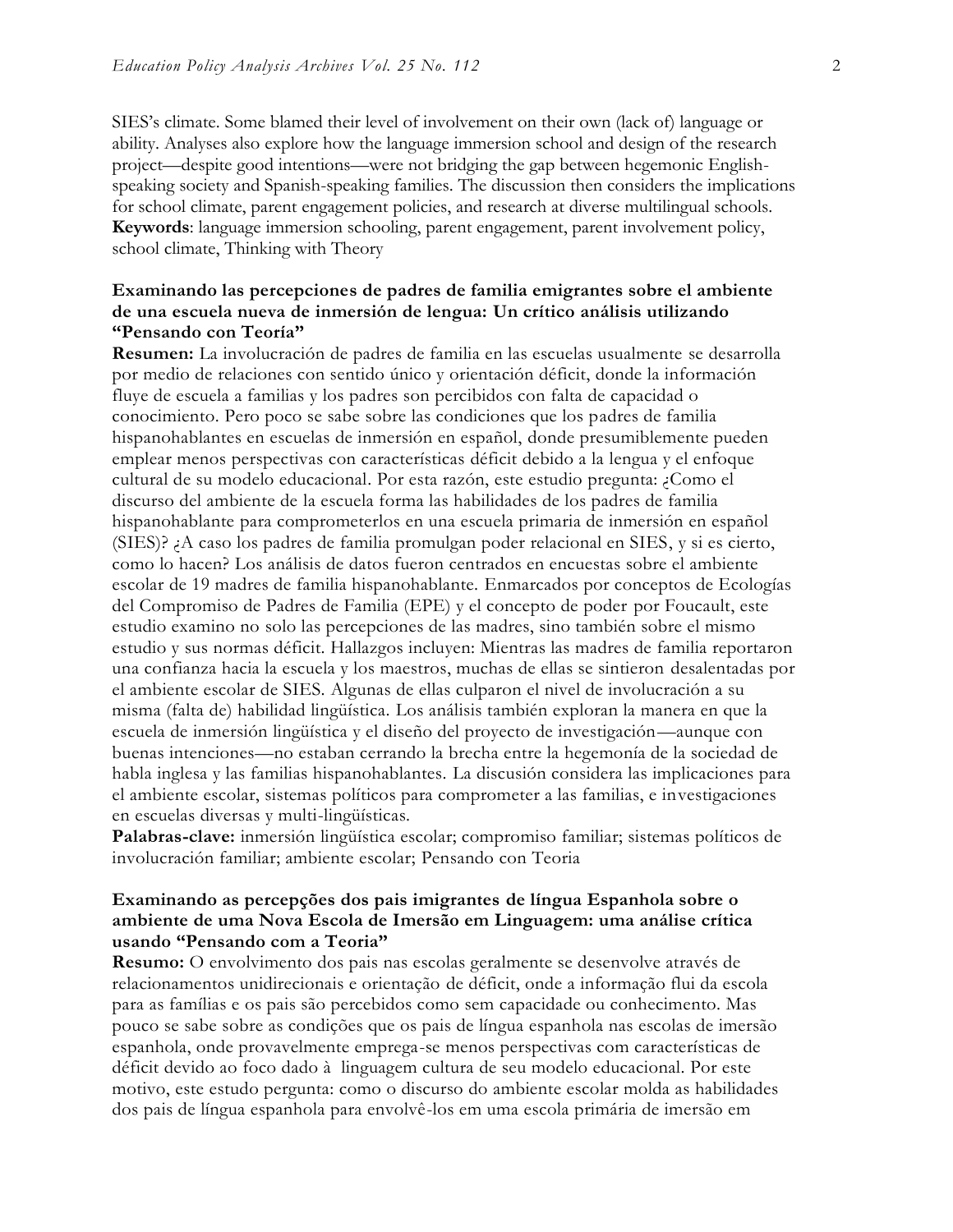espanhol (SIES)? Caso os pais exerçam o poder relacional na SIES, como eles fazem isso? As análises de dados foi centrada em pesquisas sobre o ambiente escolar preenchidas por 19 mães de língua espanhola. Este estudo foi baseado em conceitos da Ecologia do Envolvimento dos Pais (EPE) e no conceito de poder de Foucault, e examinou não apenas as percepções das mães, mas também o próprio estudo e suas normas deficitárias. Os resultados sugerem que embora os pais relatem confiança na escola e nos professores, muitos deles se sentiram desencorajados pelo ambiente escolar da SIES. deles culparam o nível de envolvimento por conta própria (falta de) capacidade linguística. As análises também exploram como a escola de imersão em linguagem e o projeto de pesquisa embora com boas intenções - não diminuíram a distância entre a hegemonia da sociedade de língua inglesa e as famílias de língua espanhola. A discussão considera as implicações para o ambiente escolar, as políticas de envolvimento familiar e a pesquisa em escolas diversas e multi-linguísticas.

**Palavras-chave:** imersão linguística escolar; envolvimento familiar; políticas de envolvimento familiar; ambiente escolar; Pensando com a Teoria

# **Assessing Spanish-speaking Immigrant Parents' Perceptions of Climate at a New Language Immersion School: A Critical Analysis Using "Thinking with Theory"**

Without a doubt, parents and caregivers are central partners in their children's education (Kiyama et al*.*, 2015; National School Climate Center, 2015), with recent and past federal policies encouraging parental and community engagement (Moles & Fege, 2011). It is widely accepted that schools must develop strong relationships with all families and make special efforts to engage with parents from traditionally marginalized groups (Thapa, Cohen, Guffey, & Higgins-D'Alessandro, 2013). However, the relationships between parents and schools are often tenuous, with some educators declaring parental involvement as burdensome (Fernández & López, 2017; Nevin, 2008; Redding, Murphy, & Sheley, 2011). Political and power-laden challenges remain even in schools where there should be excellent opportunities to partner with diverse families and create strong school climates; this includes schools that rely upon parents' funds of knowledge and linguistic resources, such as bilingual or language immersion programs (Dorner & Layton, 2013; Valdés, 1997). Unfortunately, few studies in language education explore school climate from the perspective of parents/caregivers, especially those who speak the target language of immersion programs (for example, Spanish, Mandarin, or French in the United States).

In turn, this project was designed to explore how Spanish-speaking, immigrant parents perceived the climate and possibilities for engagement at their children's language school. (In the remainder of this study, when we discuss "parents," we are broadly referring to caregivers, which may include aunts, uncles, grandparents, and other heads of households who act as parents for children). Language immersion education in the U.S. provides at least 50% of instruction in a language other than English, with the ultimate goal to develop children's bilingualism, biliteracy, biculturalism, and high academic achievement (Tedick & Wesely, 2015). For almost 10 years, the second author (Dorner) has worked as a community research partner to various language programs. Early in the 2000s, one partner opened the Spanish Immersion Elementary School (SIES, a pseudonym), a kindergarten to fifth-grade program in a midwestern city where the foreign-born population hovered around 5%. SIES was a one-way or foreign language Spanish immersion school that provided around 90% of content material instruction in Spanish to a mainly monolingual,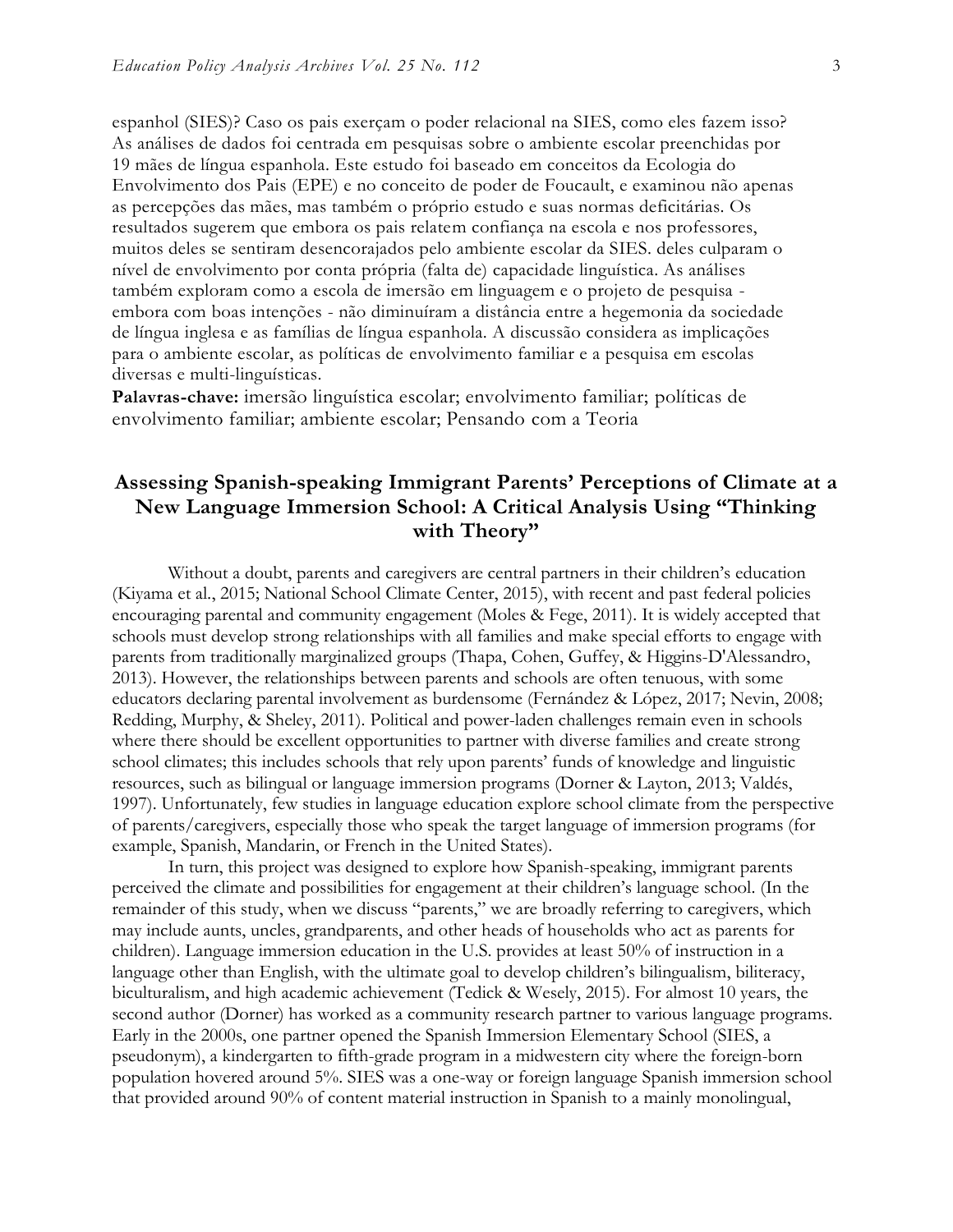English-speaking student body (Dorner, 2015). However, SIES also attracted around 15% of its students from Spanish-speaking, immigrant families. Remembering the "cautionary note" from Guadalupe Valdés (1997), and knowing that the language of power in this context was still English (despite being a *Spanish* immersion school), we were wary about the school's ability to develop a climate fully welcoming to immigrant and Spanish-speaking families, even though it was positioned to do so. Therefore, when asked to support the school's development of a School Climate Survey for parents, children, and teachers, we worked with SIES to make sure that they translated and distributed the survey to Spanish-speaking parents. We wanted to better understand their perspectives on school climate and support SIES efforts to improve that climate and related family engagement, if necessary.

Specifically, as part of our long-standing partnership with the school, we designed an analysis to explore the survey responses of the Spanish-speaking families. In this project, we wanted to answer the research call to examine power dynamics between marginalized families and educators and thereby re-conceptualize school-family collaboration, engagement, and policies (Cervantes-Soon, Dorner, et al., 2017; Fernández & López, 2017; Ishimaru, 2014). Framed by Foucault's theories of power (1980) as well as the Ecologies of Parental Engagement (EPE) framework (Calabrese Barton, Drake, Perez, St. Louis, & George, 2004), our guiding research questions were: (a) Do Spanish-speaking parents enact relational power at SIES, and if so, how? In other words: Who do parents trust? In what kinds of places and activities do they partake? Where do they feel welcome? And (b) how does school climate discourse at SIES shape Spanish-speaking parents' abilities to engage at school and with their children's schooling? What barriers exist? What barriers do they perceive?

As we began exploring the data following a Thinking with Theory approach (Jackson & Mazzei, 2012), we realized that we needed to examine not only parents' perceptions of school climate and related policies, but also the very conceptions of school climate and parent engagement that were used in this research. Thus, while this project began with an analysis of the empirical survey data, the results presented here also highlight the power imbalances created by our own research processes. In other words, Thinking with Theory became a tool to critique our own methods and analyses and thereby gain a deeper understanding of the challenges and possibilities for family-school-researcher collaborations, engagement, and research on these topics.

The following section starts by reviewing the theories that frame this project and recent research on family engagement and school climate. After a description of methods and findings, we conclude with implications for research, policy, and practice.

# **Guiding Framework**

When schools consider their climate and integrating families into that climate, they typically employ deficit-driven models; that is, they often consider parent involvement as a one-way relationship, with information and opportunities for partnerships primarily flowing from schools *to* parents (Calabrese Barton et al., 2004; Ishimaru, 2014; Lareau & Horvat, 1999). However, alternative perspectives exist: models like the Ecologies of Parental Engagement (EPE) encourage the development of system-wide and culturally-affirming frameworks that highlight how parents' networks, spaces, and capitals more broadly permit them to navigate relationships and understand schooling (Calabrese Barton et al., 2004). As described in the paragraphs that follow, we merged this EPE framework with Foucault's (1980) concepts of power to examine Spanish-speaking parents' experiences in a language immersion school. This section also situates our study in prior research on school climate and parent engagement in language immersion education.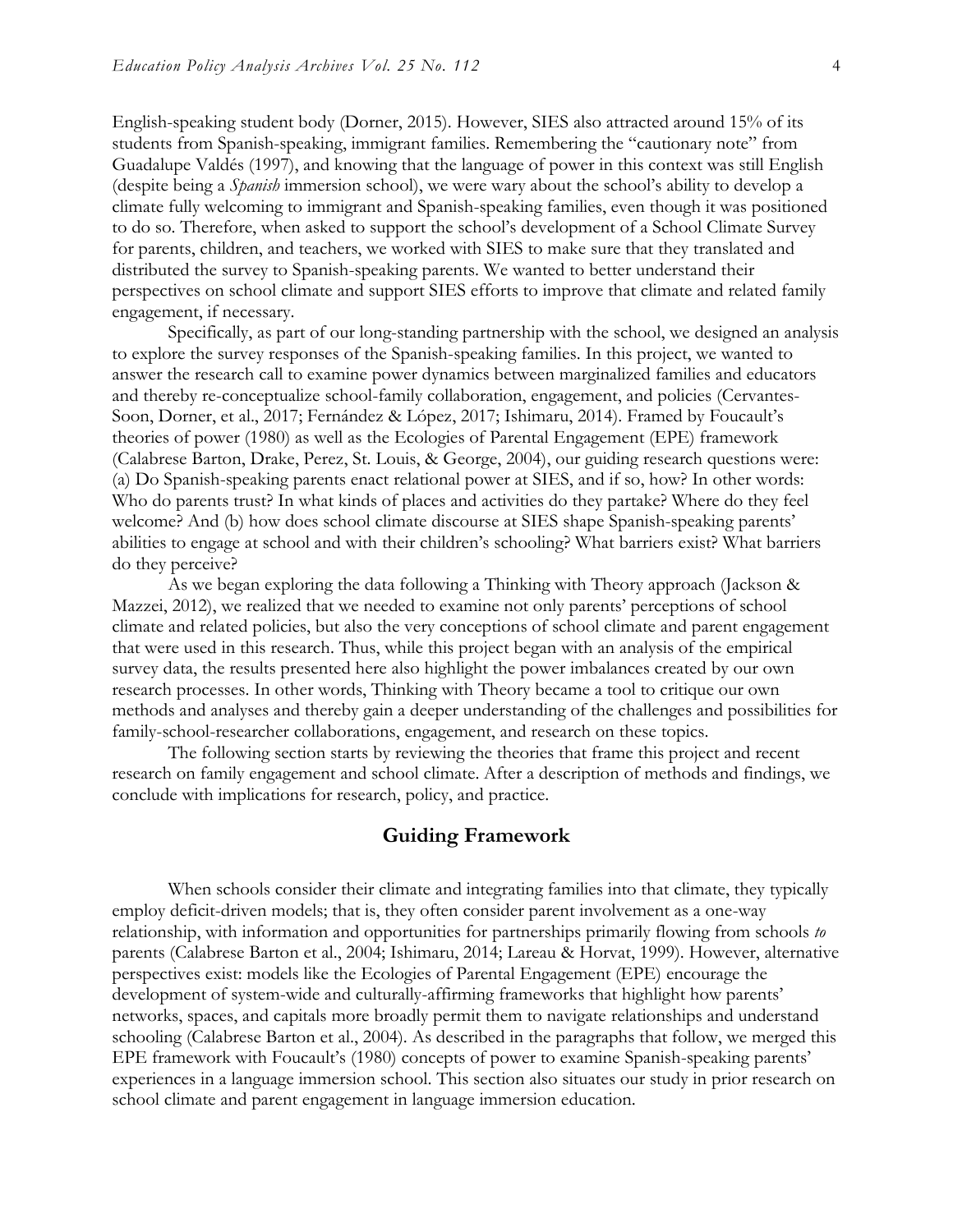#### **Integrating Ecologies of Parental Engagement with Foucauldian Theories on Power**

The Ecologies of Parental Engagement framework was designed to shift notions of parent involvement in education from deficit-oriented foci (inviting parents to be involved on school terms) to viewing parents as agents (who actively find or choose places and activities in which to be engaged). Whereas many parent involvement models and research suggest that family members must attend and complete school-sanctioned activities lest children's academic achievement suffer, EPE draws from cultural-historical activity theory and critical race theory to expose not only "what" parents do, but also "how" they actually engage with children's schooling (Calabrese Barton et al., 2004, p. 3). Looking at the whole system or ecology related to parents' actions within schools, EPE considers parental engagement "more than an object or an outcome" (p. 6); instead it conceptualizes a process that results from the interaction of three important concepts: space, capital, and relationships. Specifically, parents enter particular educational *spaces* (whether at home, school, or elsewhere) carrying specific kinds of *capital* (e.g., cultural knowledge, financial resources, and/or social networks), and these allow for certain kinds of *relationships* and interactions to occur within the school setting (Calabrese Barton et al., 2004). Viewing parent engagement in this way highlights how, for example, an immigrant parent engages in school not necessarily by attending Parent Teacher Organization meetings held in English, but by reading with students in her child's classroom where the para-professional is her neighbor and friend, who speaks her language and has supported her integration into the class. In summary, EPE draws our attention to parents' assets and agency, specifically focusing on the relational processes in which parents' capital may permit them to position themselves in certain school spaces as authorities regarding their children's education.

While EPE focuses on parents' agency and capital, Foucault draws our attention to the ways in which power at the institutional and individual levels discursively and thus hegemonically shapes day-to-day interactions. Foucault's work reminds us of the structural, discursive power within which parents (alongside educators and children) attempt to exercise agency and activate capital. Foucault (1980) defines the concept of normative (T)ruths as a set of governing norms and beliefs that are fundamental for the production and maintenance of power-inducing expectations. The assemblage of these norms renders a sovereign power that constitutes what is acceptable or falsifiable, produces knowledge-based systems, and circulates "in a manner at once continuous, uninterrupted, adapted, and 'individualized' throughout the entire social body" (Foucault, 1980, p. 120). A battle ensues to maintain the historical normativity that has produced "multiple forms of constraint… induc[ing] regular effects of power" through certain rules and policies, norms and expectations, which authorize the governing standards (Foucault, 1980, p. 131). These normative, (T)ruth-enforcing, and power-bearing behaviors are enacted daily through techniques and procedures, or discourse, which enforce an oppressive, hegemonic structure that may prevent individuals from operating independently.

This is not to say that Foucault deemed all individuals as powerless beings, only that they are subjugated to discursively-produced knowledge and (T)ruths. Specifically, for Foucault, discourse is a society's generalized and accepted truths, ones that are "well-bounded areas of social knowledge" (McHoul & Grace, 1993, p. 31) prescribed as "a material condition (or set of conditions) which enables and constrains the social productive 'imagination'" (p. 34). One can engage in a conscientious shift in discourse and disengage from such (T)ruths by changing "the political, economic, institutional regime of the production of truth" (Foucault, 1980, p. 133), as found in some research (e.g., Niesche, 2013). Meanwhile, in this study, EPE helped us to analyze the systemwide, relational processes in which parents' capital might have permitted them to navigate parentschool relationships and integrate in SIES' school climate. Conjointly, using Foucault's concepts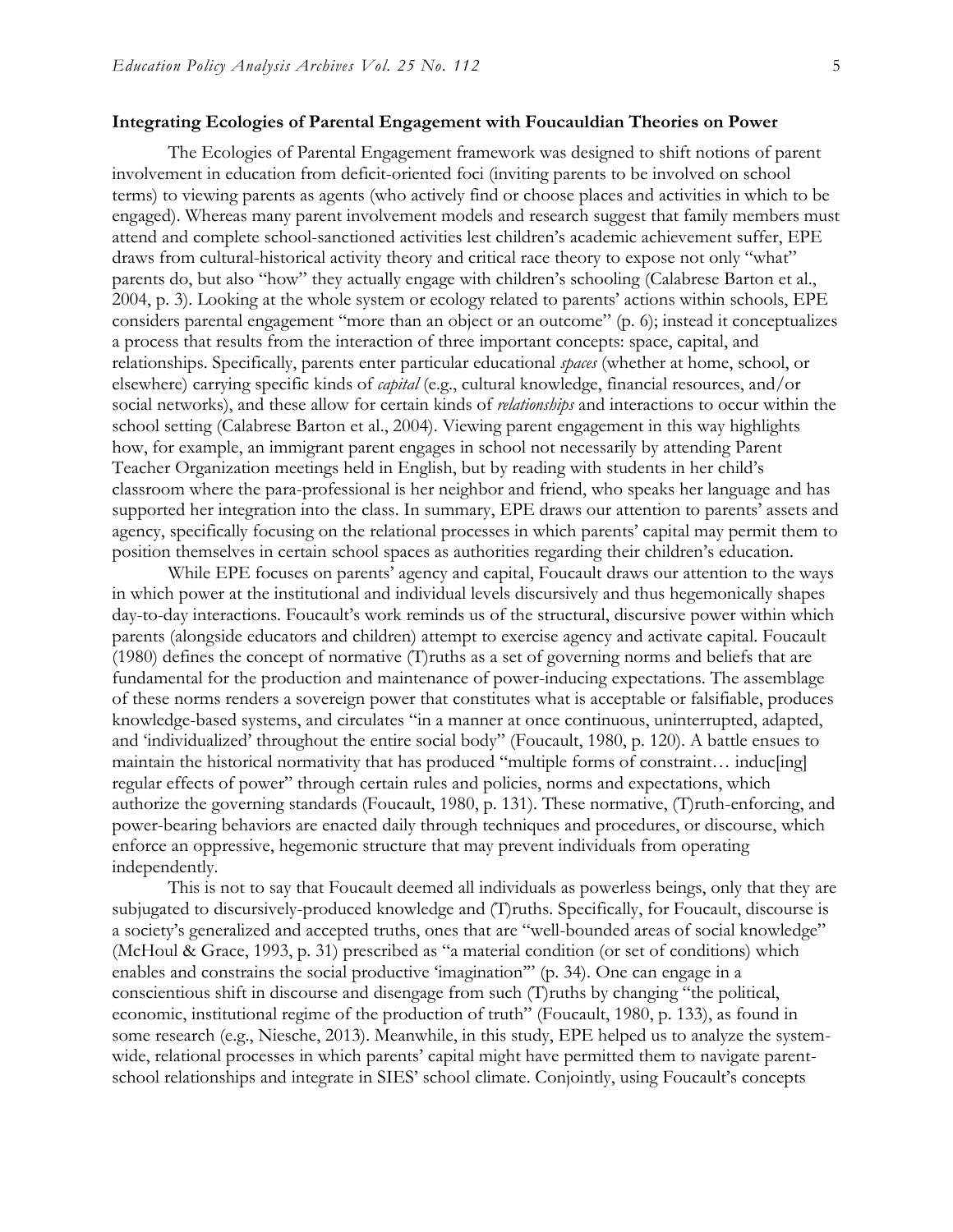allowed us to interrogate the normative (T)ruths that may have produced and maintained certain institutional power dynamics.

## **Defining Parent Engagement and School Climate: From Deficit to Ecological Views**

Since the 1960s the federal government has tried to influence parent-school relationships. At that time, the Elementary and Secondary Education Act (ESEA) incorporated a parent involvement section intended to increase student academic well-being, especially for low-income and other minoritized families (Mole & Redding, 2011). Although subsequent federal policies have aimed to support parent involvement in children's schooling, as discussed in the following review, tensions remained: educators and schools have had difficulty building school climates that support relationship-building with all parents (Nevin, 2008).

**Deficit-based approaches**. A large body of research demonstrates the benefits of family and school relationships fostering academic achievement in students (Epstein, 2001; Epstein & Sanders, 2006; Henderson & Mapp, 2002; Henderson, Mapp, Johnson, & Davies, 2007; Redding, Langdon, Meyer, & Sheley, 2005; Weiss, Caspe, & Lopez, 2006). These studies provide guidelines for what parents and educators can do together to increase students' educational success. However, critics of this work point to its linear, hierarchical, and deficit-driven approaches, which tend to neglect the sociopolitical and cultural dynamics that families must navigate, especially families of low-income, immigrant, racialized, and other minoritized statuses (Baquedano-López et al., 2013; Calabrese Barton et al., 2004; Lareau, 1987; López, Scribner, & Mahitivanichcha, 2001; Warren, Hong, Rubin, & Uy, 2009; Weiss, Lopez, & Rosenberg, 2010). In fact, interactions between families and schools are not portrayed as *conversations*, but rather, a rigid form of instructional manuals, where educators are typically portrayed as the providers of information or instruction, and parents as mere recipients (Cooper, 2009; Lareau & Horvat, 1999; Olivos, 2006).

**Ecological approaches.** As suggested by the EPE framework, such hierarchical and linear models neglect *relational power* as part of the dynamic interaction between parents and schools (Lareau, 2003; Stanton-Salazar & Dornbusch, 1995; Warren, 2001, 2005; Warren, Hong, Rubin, & Uy, 2009). For reciprocity to exist, parent-teacher relationships must have "authentic collaboration," where there are explicit efforts "to address inequality in resources and power between the two groups" (Warren et al., 2009, p. 2212). Ethnic minoritized parents' presence, contributions, resources, and knowledge base must be acknowledged (Baquedano-López et al., 2013; Heifetz & Linsky, 2002; Ishimaru, 2014; López et al., 2001). Specifically, family-school engagement must be defined as "a dynamic, interactive process in which parents draw on multiple experiences and resources to define their interactions with schools and among school actors," where families become "authors" and "agents" of their children's education (Calabrese Barton et al., 2004, p. 3).

Parent-school relations and school climate. In general, social climate "reflects students', school personnel's, and parents' experiences of school life socially, emotionally, civically, and ethically as well as academically" (Thapa et al., 2013, p. 369). There is an overall consensus that opportunities to build trusting relationships and perceptions of institutional environments as safe play a critical role in providing strong and positive school cultures (Astor, Guerra, & Van Acker*,*  2010; Bradshaw et al., 2014; Bryk & Schneider, 2002; Thapa et al., 2013). This is the link between parent engagement and school climate: if parents perceive opportunities to develop strong, trusting relationships and view their children's school as safe/comfortable spaces, they are more likely to be engaged and supportive of their children's educational experiences (Bradshaw et al., 2014; Engel, Kington, & Mleczko, 2013; Loukas, Suzuki, & Horton, 2006; McNeely, Nonnemaker, & Blum, 2002).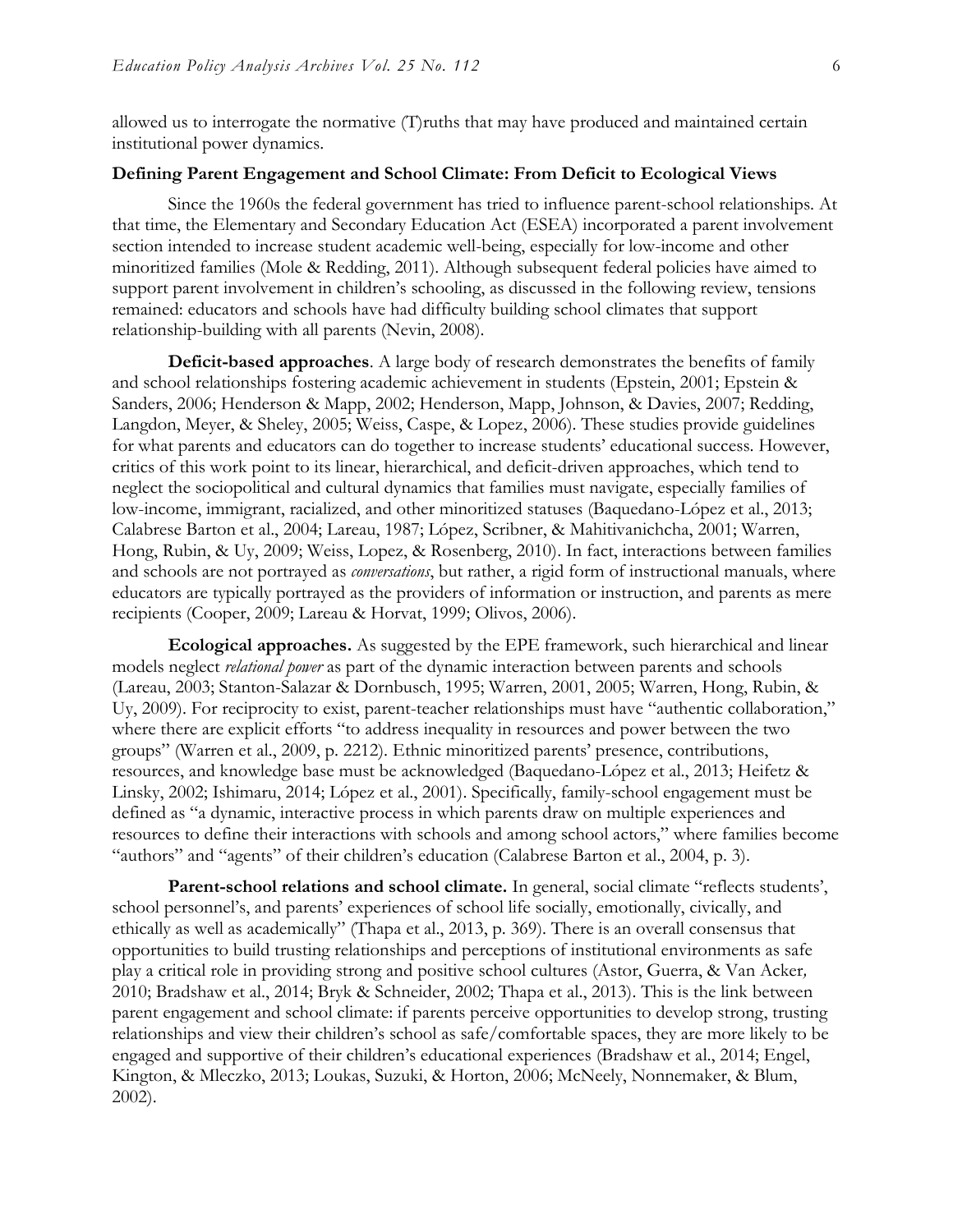#### **School Climate and Parent Engagement in Language Immersion Programs**

There are many kinds of language immersion program models, but in the United States, the most common are "two-way" and "one-way." Two-way immersion education, sometimes called dual language immersion, mixes approximately equal numbers of English-speaking youth and youth who speak another language, such as Spanish, usually because they come from immigrant families. Meanwhile, one-way programs function as foreign language education and enroll primarily Englishspeaking youth (Tedick & Wesley, 2015). As with our school site, many language immersion schools, no matter their model, enroll a number of children from various linguistic, racial, ethnic, and immigrant backgrounds.

Contrary to expectations and hopes, the extant research on the climate of language immersion schools has found that they often benefit English-speaking students and families, rather than speakers of other languages (Cervantes-Soon, Dorner, et al., 2017; Flores, 2010; Valdés, 1997). Families' perceptions of school climate—including barriers such as lack of communication, collaborative efforts, and trust—may make it difficult for parents of immigrant and minoritized language backgrounds to develop partnerships with their children's schools, even in language immersion schools that presumably are designed to work with cultural and linguistic diversity (Dorner, 2010; Kavanagh, 2014; Lee & Bowen, 2006). Despite their intentions, many language immersion programs continue to reflect a political climate that values one language (English) and one identity (American) (Cervantes-Soon, Dorner, et al. 2017; López, 2013; Muro, 2016). Valdés (1997) and Dorner (2011) both found that policy and decision-makers developed programs that reflected the more dominant (English-speaking) cultural discourse, and in turn, silenced the voices of minoritized populations, which the programs intended to serve. Given this prior research, this project examined the discourse of school climate at SIES.

## **Research Methods**

This study draws from longitudinal research on the development of language immersion schools in the Midwest (see Dorner, 2015). Using the results of a school climate survey, our initial research objective was to explore how Spanish-speaking, immigrant parents viewed and navigated the school climate at their children's one-way immersion school, SIES. As we applied our theoretical frameworks and worked through initial analyses, our research questions became: (1) Do Spanishspeaking parents enact relational power at SIES, and if so, how? In other words: In what kinds of places and activities do they partake? Who do parents trust? Where do they feel welcome? (2) How does school climate discourse at SIES shape Spanish-speaking parents' abilities to engage at school and with their children's schooling? What barriers exist? What barriers do they perceive? The following sections describe the research context, survey development, data collection, and analytical processes used in this study.

#### **Research Context**

At the time of our study, SIES was a relatively new school; it had opened five years earlier as part of a network of charter schools in a mid-sized, midwestern city. Charter schools are free public schools, which receive funding from the state and federal government, just like district-run, neighborhood public schools. However, rather than being governed by a publically elected board, charters are governed by either for-profit educational management organizations, local individuals, or non-profit organizations, presumably to allow for greater flexibility and creativity over schools' structure and curriculum. Charters are regularly reviewed by local "sponsors" or "authorizers," which have the power to re-authorize or close them down (Buckley & Schneider, 2007). A local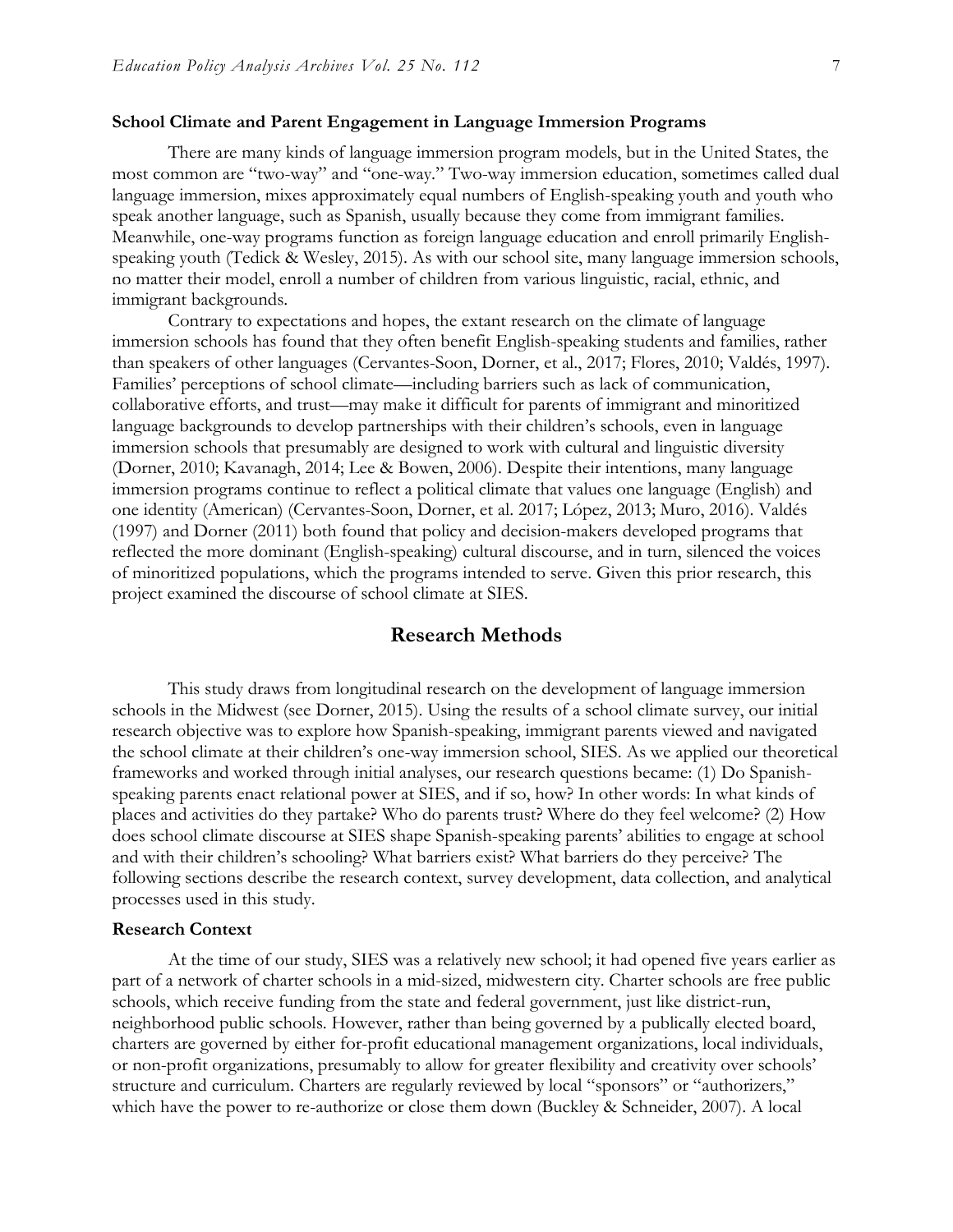university sponsored SIES and, along with the state department of education, regularly reviewed its students' achievement and the school's finances.

SIES served a diverse, but mainly English-speaking population that reflected the surrounding community: students were classified by state data as about 60% African-American and 30% White, with 50% low-income and 10% English Learners, most of whom spoke Spanish at home. School policies dictated that all teaching and learning should occur in Spanish at SIES from kindergarten until the middle of second grade. At that point, students attended one 50-minute class of English Language Arts each day, which they continued until fifth grade.

While this one-way immersion school was designed primarily for monolingual English speakers, the Mexican principal and other school staff, most of whom were from Spanish-speaking countries (e.g., Mexico, Peru, Honduras, Spain, and Puerto Rico), led recruitment efforts for new students at city-wide Hispanic and international festivals. In turn, about 15% of the enrolled students came from families where at least one parent spoke Spanish as their native/home language. About 10% spoke primarily or only Spanish; their children were most likely to be labeled by school/state policy as "English Learners" (ELs). According to the EL teacher—the only source for data on families' countries of origin—the majority of the EL families at the time of this survey were from Mexico, although in later years, a few came from Guatemala, Honduras, and Venezuela. As will be discussed further in the findings, the Mexican and other Spanish-speaking families appreciated the ability to interact with the school principal and their children's teachers in their home language; this was not available in the other city schools in the midwestern context, which was primarily monolingual English-speaking with only about 5% foreign-born population.

In terms of parent engagement, the original charter of the school strongly valued its multilingual parents and recognized that outreach should use multiple languages to be inclusive and fully engage families. For example, the original charter explained:

At the heart of every vibrant school are involved parents, extended families and their communities, outstanding teachers and board members who are committed to excellence and the individual needs of each child…. Additionally, [SIES] will build strong relationships with the neighboring community and parent community through the School Advisory Council (SAC) and the School Enrichment Program (SEP)…. Ideally the School Advisory Council meetings will be conducted in English and the language of instruction with informal translations by bilingual/multilingual Council members. [SIES] will cultivate a partnership with the [nearby global refugee center] to provide translators for families who speak a third language in their home.

#### **Survey Development and Data Collection**

Despite the best intentions of the charter, during the first few years of the school's existence, SIES struggled to develop routines both for children within the school and for parent engagement activities (Slapac & Dorner, 2013). That is, although SIES had an environment that celebrated cultural and linguistic diversity on one hand (having teachers from all over the world; integrating Black, White, and other children from various income backgrounds), on the other hand, operational issues and tensions with how to manage school procedures contributed to an environment not always viewed as safe or comfortable by all families (as the data analysis will demonstrate).

By its fourth year, the university sponsor required SIES to administer a School Climate Survey, aiming to obtain extensive feedback about the school from faculty, students, and parents. This survey was developed and run by an evaluation center at the sponsoring university, which adapted most questions from the official, state-required survey used for "School Improvement." Knowing the second author's partnership with the school, the evaluator at the center asked second author, Dorner, for support. The resulting survey that they created included 43 questions (10 open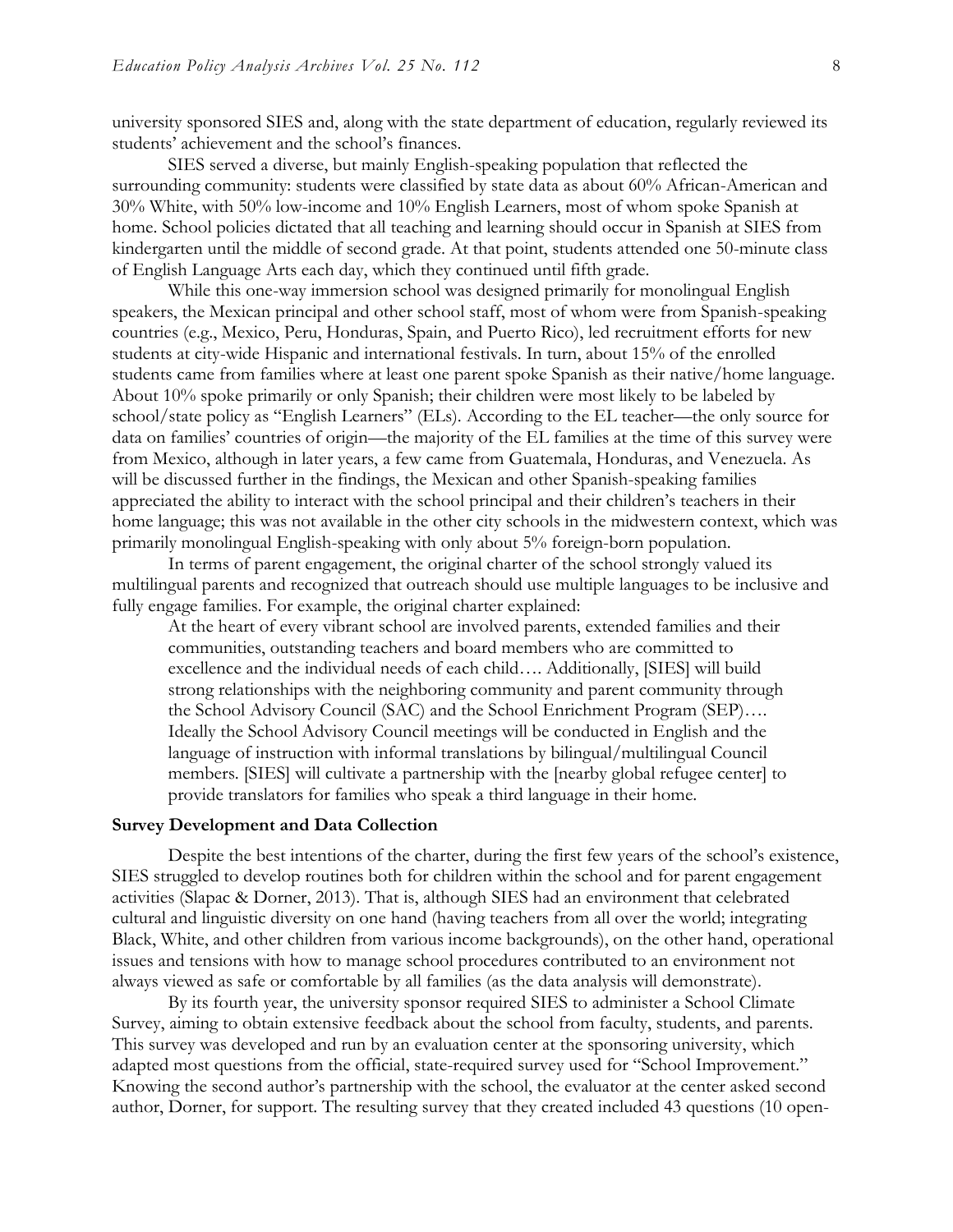ended, 33 Likert-scaled) asking about the following categories: (1) demographics on respondents' children, e.g.: gender, ethnicity, grade, teacher, length of time at SIES; (2) academic performance and engagement of child(ren) at school and in academic activities; (3) parent involvement and perceptions of school environment, teachers, students, school rules; (4) satisfaction with core programs, promises, school's material condition, and opportunities for input; and (5) household demographics, e.g.: parent's age, race, income, language at home. (A copy of the survey is available upon request.)

During this survey development process, no one at the evaluation center or the school's network planned to create or administer the survey in Spanish or any other languages. However, as a partner of the school since its founding, Dorner perceived that many Spanish-speaking families were unlikely to answer the online survey in English. She offered to collaborate with SIES to provide a paper survey in Spanish to the parents of their 27 English Learners. Working with Dorner and with support from the principal, two teachers volunteered their own time to translate and back-translate the survey into Spanish. The EL teacher made individual contact with families to ensure that they understood the purpose of the survey and to collect at least one response from each household. At the end of a nearly two-year effort, we received 19 surveys (76% response rate/household), all from mothers who chose "Latina" as their ethnicity and reported that they spoke Spanish at home. Other demographic information is in Table 1.

Table 1

| <b>Home Composition</b>          | $\boldsymbol{n}$ | $\frac{0}{0}$ |
|----------------------------------|------------------|---------------|
| Single-parent household          | 3                | 16%           |
| Two-parent household             |                  | 27%           |
| Blended family/Step-family       | 2                | 10%           |
| No answer                        |                  | 27%           |
| <b>Education Level Completed</b> | $\boldsymbol{n}$ | $\frac{0}{0}$ |
|                                  |                  |               |
| Elementary and middle school     | $\overline{2}$   | 10%           |
| Some high school                 | 6                | 31%           |
| High school graduate             | $\overline{2}$   | 10%           |
| Some college                     | 5                | 25%           |
| Some graduate school             | 2                | 10%           |
| Age                              | $\boldsymbol{n}$ | $\frac{0}{0}$ |
|                                  |                  |               |
| Less than 30 years old           | $\overline{2}$   | 10%           |
| $30-39$ years old                | 9                | 50%           |
| 40-49 years old                  | 4                | 20%           |

| Demographic Data on Survey Respondents ( $n=19$ )* |  |  |
|----------------------------------------------------|--|--|
|                                                    |  |  |
|                                                    |  |  |

\*Percentages do not equal 100% because some respondents did not provide an answer.

#### **Data Production and Analysis: Thinking with Theory**

We began the analytical process by reading through the answers to all 43 questions and sorting them into four general categories: overwhelmingly positive perspectives on school climate, neutral responses, negative responses, and those who did not respond at all. Then, following procedures from Thinking with Theory (Jackson & Mazzei, 2012), we applied concepts from EPE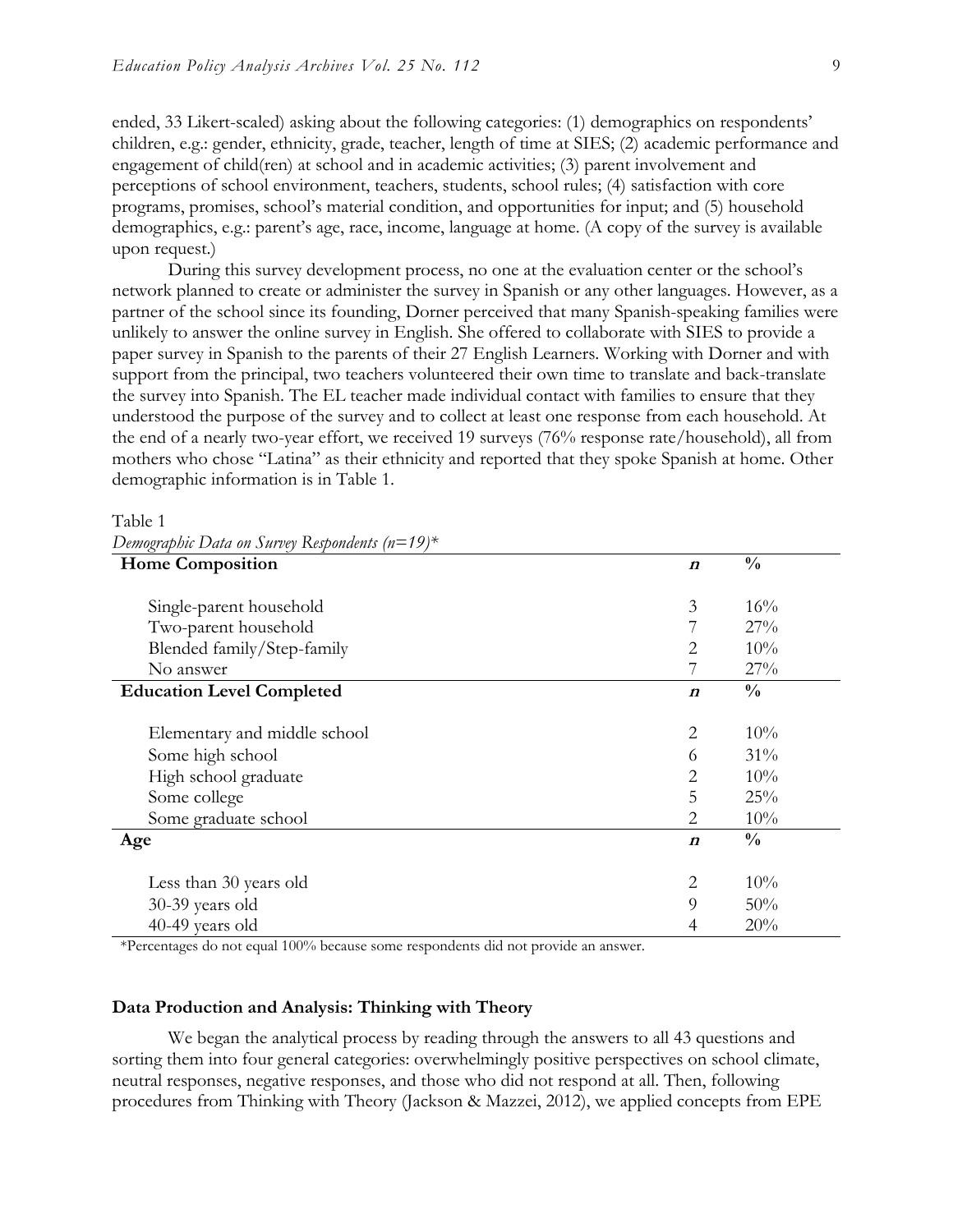and Foucault to study the data, while also acknowledging our own perspectives. The following paragraphs explain Thinking with Theory in more detail and how this process unfolded for us.

In *Thinking with Theory in Qualitative Research: Viewing Data across Multiple Perspectives*, Jackson and Mazzei (2012) recommend utilizing "the process of plugging in" as an analytical tool (p. 2). As a post-structural perspective, this process does not claim to produce a finalized answer, like grounded theory might, but instead produces many new views on a question (p. 2). The "field of reality (data, theory, and method), a field of representation (producing different knowledge, resisting stable meaning), and a field of subjectivity (becoming-researcher)" enable the analysts to create new "assemblages" of meaning (Jackson & Mazzei, 2012, p. 2). In other words, throughout the analysis, researchers must name how they are shaped by the data and their theories (field of reality); they acknowledge their own perspectives and positions in the research field (becoming-researcher); and they explain how this results in the production of findings and different knowledges (field of representation). In this process, researchers re-assemble and understand the data from various angles, whereby "the making of meaning and the production of knowledge are always in process––a becoming" (Ringrose & Renold, 2014, p. 2).

In turn, our analytical questions took form and shape using Thinking with Theory, while EPE framed our questions on relational power. Foucault's concepts helped us to observe whether there were any institutional policies or actions that impacted parents' perceptions and actions. For example, we first "plugged in" the concepts of space and relational power from EPE. Specifically, we considered how parents navigated various *spaces*, or contexts both inside and outside of the school, in order to form *relationships* that shaped their children's education. In our analysis, this included noting the events and situations that parents named in their perspectives about whether school climate at SIES was welcoming. We also noted who they mentioned, and who they did not, as trusting staff members in their development of parent-school relationships. Similarly, we considered the actions by the parents and the school as processes that are reproduced by relationships and practices. This process of analysis was directly related to these research questions, which crystalized throughout the analysis: Do Spanish-speaking parents enact relational power at SIES, and if so, how? In what kinds of places and activities do they partake? Who do parents trust? Where do they feel welcome?

Concurrently, Thinking with Theory asks researchers to be "deliberate and transparent in what analytical questions are made possible by a specific theoretical concept ... and how the questions … *emerged in the middle* of plugging in" (Jackson & Mazzei, 2012, p. 5). As we plugged in Foucault's (1980) concept of normative (T)ruth to focus on the political discourse that fostered or expected a promotion of power-ridden behaviors, our second set of questions shifted. The initial goal in this level of analysis was to understand how power was operating at a structural level, specifically, what policies and barriers parents perceived to engaging in their children's education. As we considered and "plugged in" the concept of *power*, however, we recognized that the structures of research itself were also shaping the school climate. Such analytical processes helped to develop and explore our second set of research questions, with a sharper critique of the research itself, including survey development and implementation: How does school climate discourse at SIES shape Spanish-speaking parents' abilities to engage at school and with their children's schooling? What barriers exist? What barriers do they perceive?

#### **Researcher Positions**

Another important part of Thinking with Theory is recognizing how researchers become central to knowledge production. That is, it is important to acknowledge how one's positions may impact the significance given to the data. In this case, following the Thinking with Theory approach, we provide a window into our thinking about the data by putting personal acknowledgements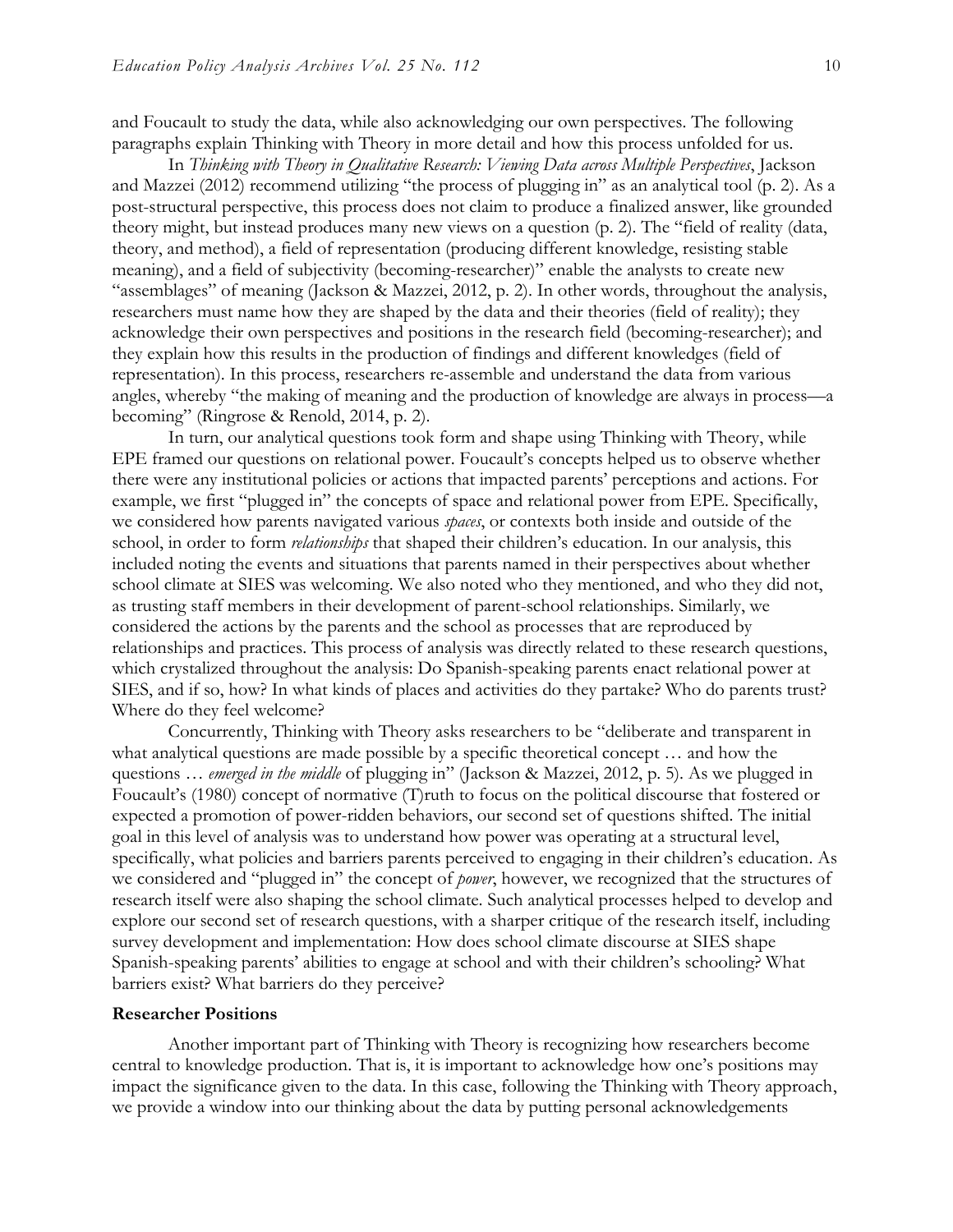throughout the findings. This helps us to make visible how we interpreted parents' answers about their views of SIES, its school climate, whether they felt that they could develop relational power there, and when they felt marginalized.

In addition, we offer a brief explanation of our backgrounds here. David Aguayo is an immigrant professional who migrated undocumented from Mexico to the United States at the age of 10. In the US, he graduated from high school, college, and a graduate program to become the first of his family to have accomplished any of these educational feats. Given his personal experience as an immigrant and his early and continual involvement with families and educators in a variety of minoritized communities, he engages education through a relational and communal effort, where cooperation and partnerships have allowed his students, the parents with whom he has worked, and him different levels of accomplishments. Meanwhile, Lisa Dorner is a White, U.S.-born educator who has sent her own native English-speaking children to Spanish immersion schools in the Midwest. During years of working with immigrant communities and teaching English in Chicago and Japan, she has witnessed the hegemonic power of English in school systems across the world. In turn, she continues to strive to understand, document, and support the experiences of transnational migrants; she aims to help develop equitable language immersion education, especially in the midwestern United States (see Cervantes-Soon, Dorner, et al., 2017).

## **Results: Thinking with Social Capital and (T)ruth as Power**

Our findings focus on two areas, which are related to our two research questions: (1) parents' perceptions of relational power, trust, and parent-engagement activities at SIES; and (2) parents' descriptions of barriers and marginalization experienced at SIES, in relation to structural discourses and research processes in this context.

#### **Relational Power and Trust at SIES**

Overall, many parents in this study did not answer questions in a way that suggested they perceived having strong relational power and significant social capital, although many reported having trust in the school, especially with their children's teachers. While they reportedly trusted the school personnel to care for their children, over half of the parents did not respond to questions about school safety. We first present the data that demonstrates where and how parents perceived relationships and trust.

Most parents (17/19) marked that they would contact their children's teachers in answer to the question, "When I have a concern or question about the school, I contact . . ." (with choices including, my child's teacher, my child's teacher assistant, the Head of School, the front office staff, other). Only two parents marked someone else, with one parent marking "front office staff," and another parent, who we call Josefina, marking many responses: the Assistant Teacher, the Head of School, the Assistant Head of School, and other parents. In answer to the question whether parents felt that they could speak with their child's teacher or the school director at any time, the large majority of the mothers (15/19) agreed or strongly agreed that they were able to reach out to the teacher or principal; two parents felt neutral about it; and one parent disagreed.

Parents seemed to trust the school to care for their children as well. When asked if they felt that there were adults who would help if students have a problem, 14/19 parents responded that someone would assist their child; 14/17 felt welcomed in the school; and 16/19 agreed or strongly agreed that adults in the school treated students with respect. (See Table 2.) On a related note, parents seemed satisfied with the communication and information received from the school, with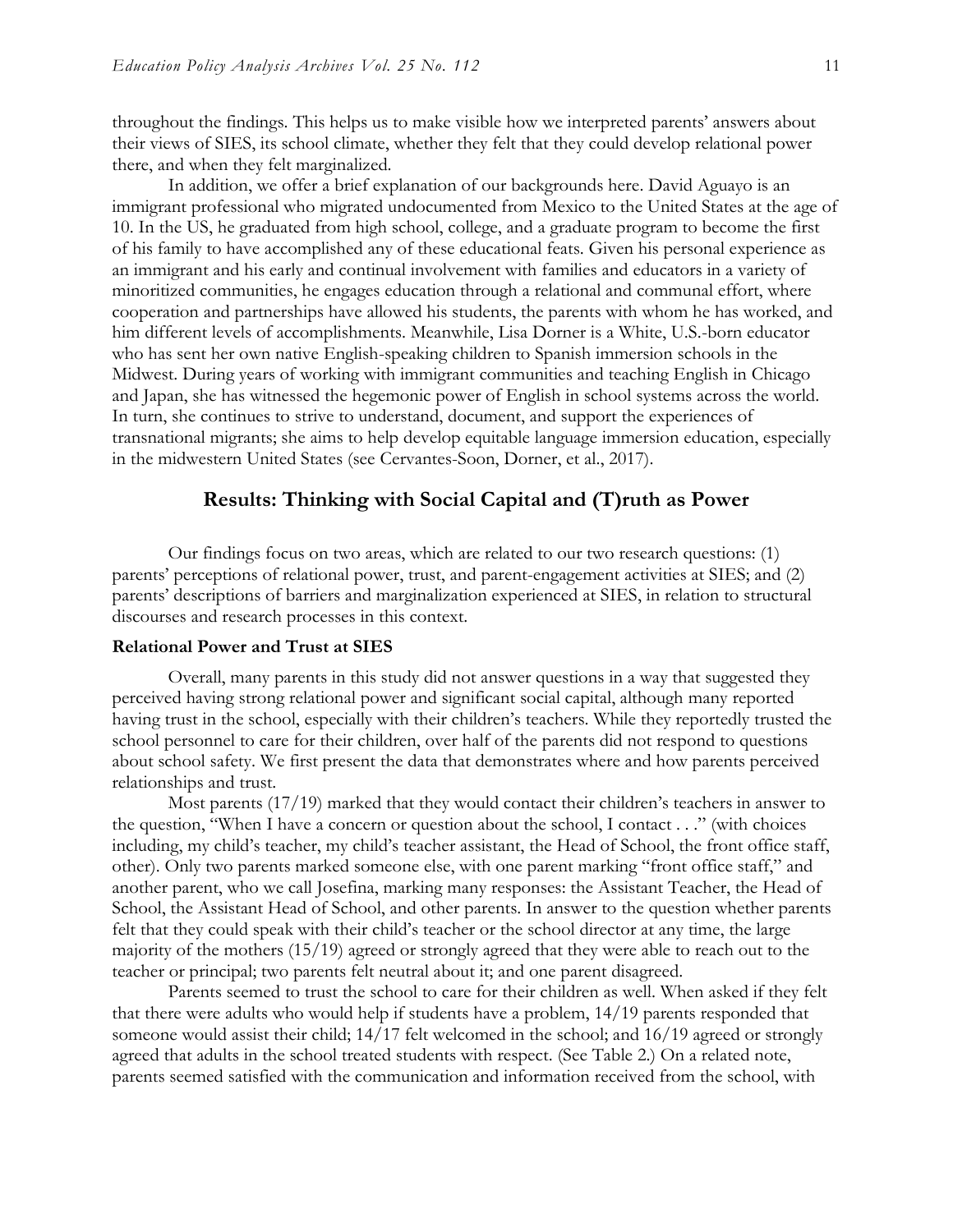the overwhelming majority of respondents saying that they were satisfied with the amount of information and communication from the school. (See Table 3.)

|                                      | Strongly    | Neutral        | Strongly          | $\rm No$       |
|--------------------------------------|-------------|----------------|-------------------|----------------|
|                                      | Agree/Agree |                | Disagree/Disagree | Answer         |
| I feel welcomed in school.           | 14          | $\overline{2}$ |                   | $\overline{2}$ |
| The School Director considers the    | 12          | 2              | 3                 | 2              |
| school community.                    |             |                |                   |                |
| Adults at this school treat students | 16          |                | 1                 |                |
| with respect.                        |             |                |                   |                |
| If a student has a problem, there    | 14          | 3              | 1                 |                |
| are adults who will listen and help. |             |                |                   |                |
| The teachers here always try to be   | 17          |                | 1                 | $\theta$       |
| fair.                                |             |                |                   |                |
| The Head of School, Social           | 13          | 1              | 4                 |                |
| Worker, other staff at this school   |             |                |                   |                |
| care about students.                 |             |                |                   |                |
| If students have trouble, teachers   | 14          | 1              | 3                 |                |
| help them.                           |             |                |                   |                |
| Parents are asked for their input    | 15          | 2              | 1                 |                |
| about school decisions.              |             |                |                   |                |
| I am a partner with the school in    | 10          | 4              | $\theta$          | 5              |
| my child's education.                |             |                |                   |                |
| In our community, people tend to     | 15          | 2              | $\theta$          | 2              |
| trust each other.                    |             |                |                   |                |

# Table 2

*Spanish-Speaking Parents' Trust in School*

#### Table 3

*How Satisfied Are Parents With the Following?*

|                                            |  | Satisfied Neutral Not Satisfied No Answer |  |
|--------------------------------------------|--|-------------------------------------------|--|
|                                            |  |                                           |  |
| Information is readily provided to parents |  |                                           |  |
| Communication between school to parents    |  |                                           |  |
| Overall school safety                      |  |                                           |  |

Although the responses to these questions suggest that parents generally trusted the school staff and teachers, there were several questions on the survey that respondents did not answer. The lack of responses suggests that they were not wholly satisfied with the climate at SIES, at least around certain issues. For instance, 11/19 parents did not agree, were dissatisfied, or did not answer the question regarding school safety. (See Table 3). This suggests some level of distrust or lack of information exchange among parents and teachers, especially regarding students' level of safety at the school. Moreover, in open-ended comments, one parent described the school as "desorganización administrativa [*disorganized administratively*]" while another, who we call Angelina, discussed her overall experience when asked about what she valued the most about the school: "A estas alturas del partido, no es buena idea que pregunte eso. En pocas palabras, ha sido frustrante, desanimante, desalentador, desilusionante, desgastador mi experiencia con SIES [*At this stage of the*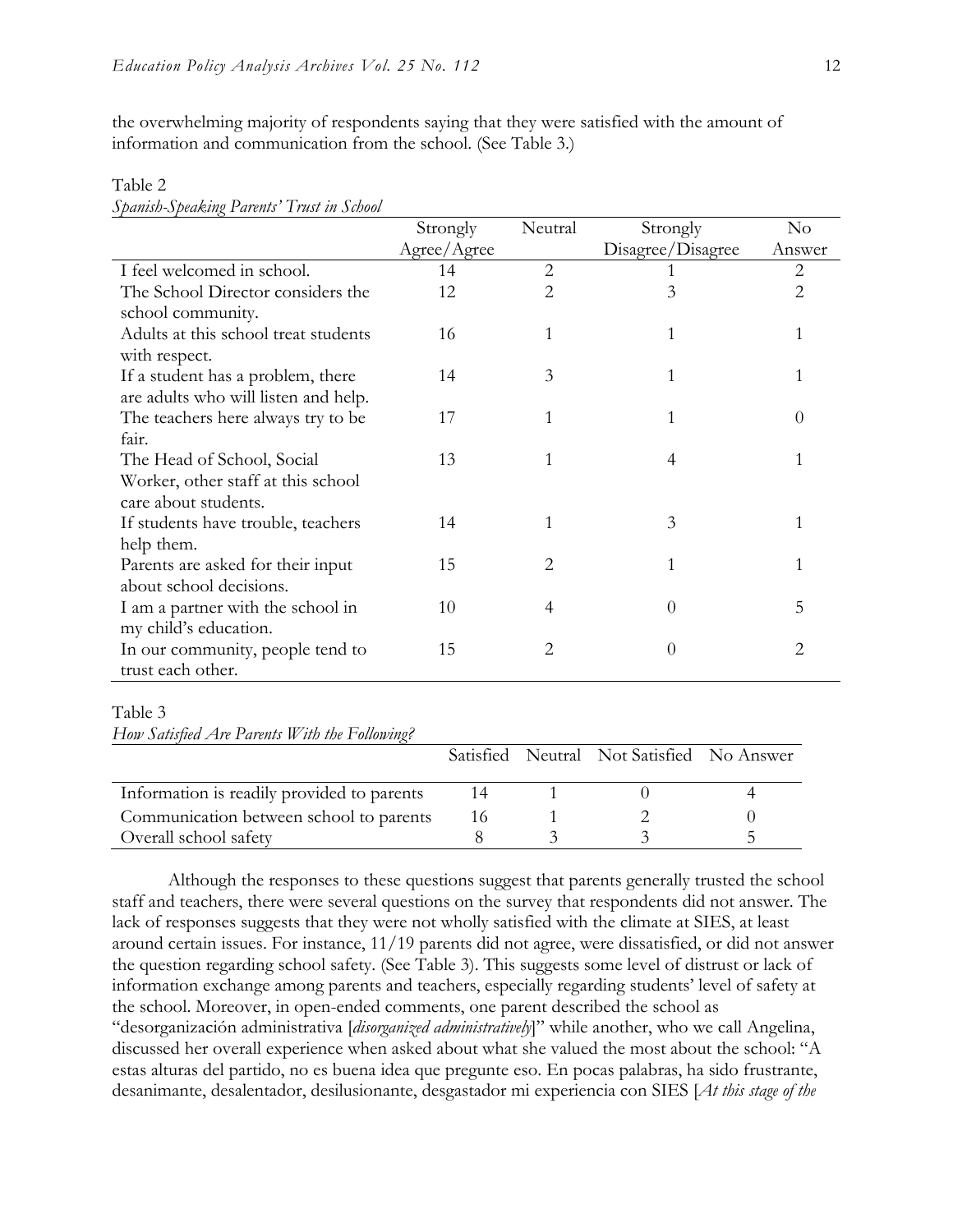*game, it's not a good idea to be asking this. In a few words, it's been frustrating, dispirited, discouraging, disenchanting, exhausting, my experience at SIES*]. Still others reported not feeling welcomed and comfortable. For example, Monica was worried about the security at different entrances of the school, "lo que más me preocupa es las seguridad en las entradas de la escuela," or the lack of supportive system to work with bullies and those being bullied: "Me interesaría mucho que hubiera un programa extenso para tratar a los niños que hacen bullying y a los niños afectados."

On the surface, parents appeared comfortable and able to communicate with their school system. However, Ishimaru (2014) has suggested that when parents discuss their feelings about the school-parent relationship, parents continue to have a difficult time trusting their children's educators. To develop trust requires that both parents and educators have space, time, and motivation to establish and foster trusting relationships. The educators may be able to provide time and motivation to show respect and a level of care for children's education while in the classroom. However, some parents in this study suggested that the school space was disorganized and did not feel that time was spent to help them engage in collaborative practices with their children's educators. Given what seems to be a high level of social capital, a parent like Josefina was willing and able to traverse different spaces to engage in conversations and find answers to any concerns. She seemed to be the only parent that enacted agency and relational power, per the EPE framework.

In discussing the production of relational power and trust, we must also include the conditions that captured the voices of the parents; that is, we must consider the functionality of the survey, along with the manner the survey questions were answered. As we analyzed the data qualitatively, we began to question the usefulness of this survey instrument to obtain the thoughts of populations who have been traditionally marginalized. Desiring to obtain their thoughts through this survey, a mechanical mean, likely did not promote an environment of warmth and trust. Instead, it could serve to further separate parents from educators (including the researchers, the teacher, the principal, etc.). Obtaining the thoughts and opinions of parents for the sake of improving their children's schooling requires more than a survey. That may be the reason why 11/19 parents showed hesitancy, dissatisfaction or did not answer the question of whether the school was a safe place (Table 3.). Five of these eleven parents did not answer this question. Did this question itself make them uncomfortable? It could have been survey fatigue, but then again, the question was in the middle of the survey.

We know that social capital and relational power facilitate the way parents navigate schools' spaces or systems. For this reason, we now challenge the survey's ability to acquire a genuine answer from parents who may have already felt uncertain about the school system. It appears that the school, which intended to be a welcoming space for Spanish-speaking parents, was not creating as many opportunities as it could for parents to exercise their power, including how the school collected parents' perspectives. This finding aligns with others who found parents feeling inferior when they were unable to participate in their children's schooling (Kavanagh, 2014).

#### **Parent Engagement Activities at SIES**

The parents responded to multiple questions about the ways that they were involved at school. In general, parents were most engaged in activities that directly involved their child (school celebrations, field trips, etc.) rather than larger school-wide meetings such as the Parent-Teacher Organization (PTO) or School Board meetings. The great majority of parents marked either "regularly" or "sometimes" to participating in activities or field trips (16/19), committing money/resources to class (17/19), speaking to their child about their experiences at school (17/19), and attending school celebrations (17/19). (See Table 4.) In addition, parents reported frequent contact with their child's teacher and attending parent-teacher conferences. In contrast, parents marked attending PTO meetings and School Board meetings much less frequently, with the majority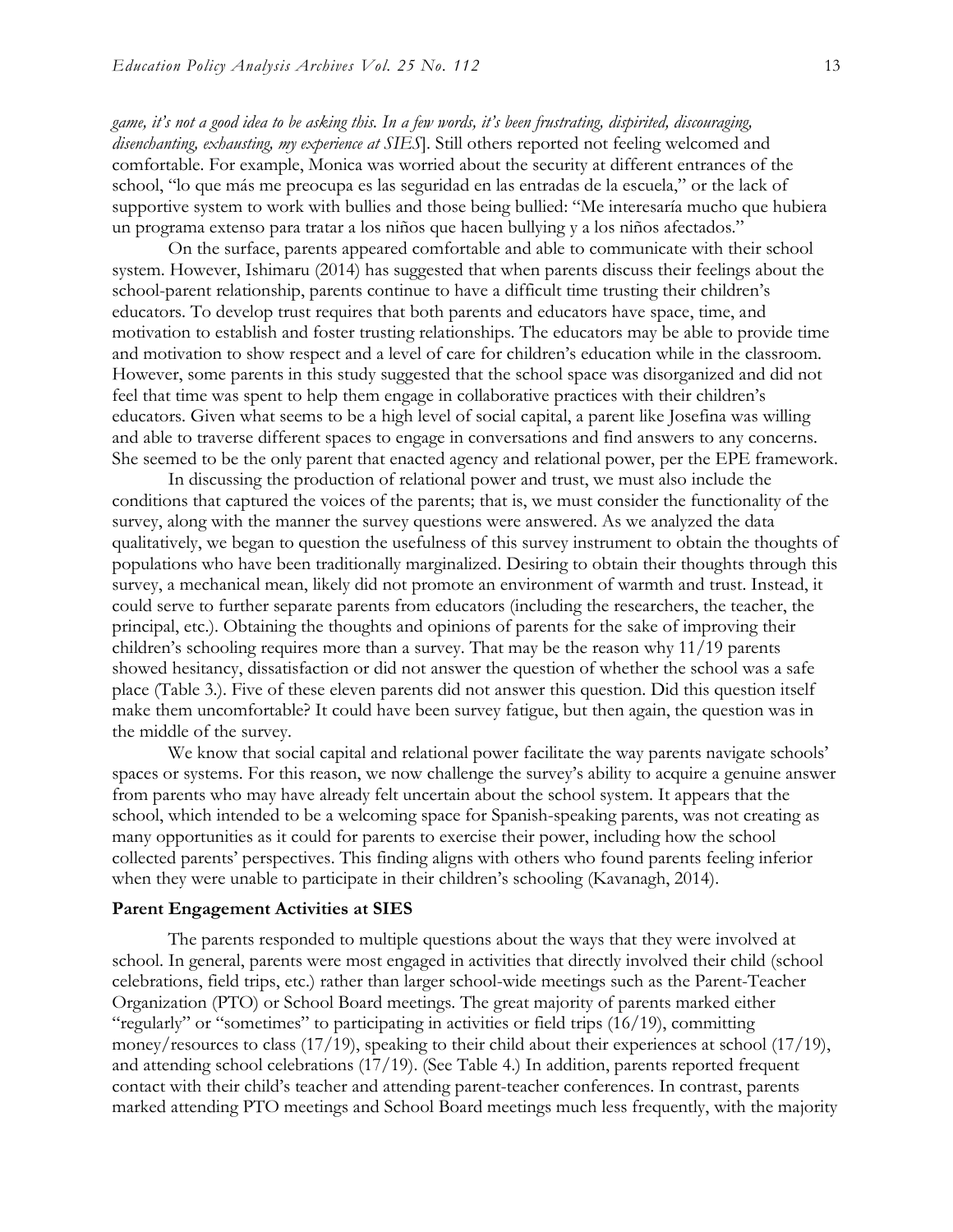marking that they never attended at PTO (63%) or School Board (84%) meeting or leaving the item blank. (See Table 5.)

#### Table 4 *Parent Engagement at SIES*

|                                                                                                               | Regularly | Sometimes Never |                  | $\rm No$<br>Answer |
|---------------------------------------------------------------------------------------------------------------|-----------|-----------------|------------------|--------------------|
| I participate in activities or field trips with my child's<br>class.                                          | 5         | 11              |                  |                    |
| I commit money and/or resources to my child's<br>class.                                                       | 4         | 13              | $\left( \right)$ |                    |
| I participate in PTO activities or meetings.                                                                  | 3         | 9               | 4                | 3                  |
| I talk to my child about his/her experiences in<br>school.                                                    | 14        | 3               | $\left( \right)$ |                    |
| I attend school-wide celebrations (such as<br>literacy/movie night, La Posada, Back to School<br>Activities). |           |                 | $\left( \right)$ | 3                  |

#### Table 5

*Frequency of Parent Engagement at SIES*

|                                           | $10+$<br>times | $6 - 10$<br>times           | $3 - 5$<br>times            | $1 - 2$<br>times | Never          | $\rm No$<br>response |
|-------------------------------------------|----------------|-----------------------------|-----------------------------|------------------|----------------|----------------------|
| Talked to your child's teacher.           | 4              | $\theta$                    |                             | 5                | $\theta$       | 3                    |
| Attended parent/teacher meetings.         | 2              | 3                           | 5                           | 7                | $\theta$       | 2                    |
| Visited the school on your own.           | 5              | 1                           | 3                           | $\overline{4}$   | $\overline{0}$ | 6                    |
| Gone to an open house at school.          | $\Omega$       | 2                           | 3                           | 8                | $\overline{2}$ | 4                    |
| Helped with school activities             | 1              | $\mathcal{D}_{\mathcal{L}}$ | $\mathcal{D}_{\mathcal{L}}$ | $\overline{4}$   | 5              | 5                    |
| Attended a PTO meeting ("SAC" at<br>SIES) | 1              | $\Omega$                    | 3                           | 3                | 6              | 6                    |
| Attended a Board meeting                  | $\Omega$       | $\Omega$                    | $\Omega$                    | 3                | 12             | 4                    |

Overall, the data suggest that Spanish-speaking mothers were engaged in the daily educational experiences of their child(ren), but not the policymaking aspects of the school, via the PTO or Board. However, the data also suggest that parents felt positive about their level of interaction with their child(ren)'s schooling: 16/19 agreed that the support they provided at home for their child's education had improved their children's achievement. Similarly, when asked if they felt they were partners with the school for their children's education, most of the parents agreed (*n*=16), with only three not responding to the question.

Parents' responses here suggested that they felt positive about a relatively large amount of educational interactions with their children, while at the same time, they had a lack of interactions at the policymaking level. It was not surprising to us that parents were less likely to report engagement in PTO or Board meetings. Unfortunately, such meetings never had a translator nor were they ever held in Spanish, not even in this Spanish immersion environment. Moreover, the PTO and Board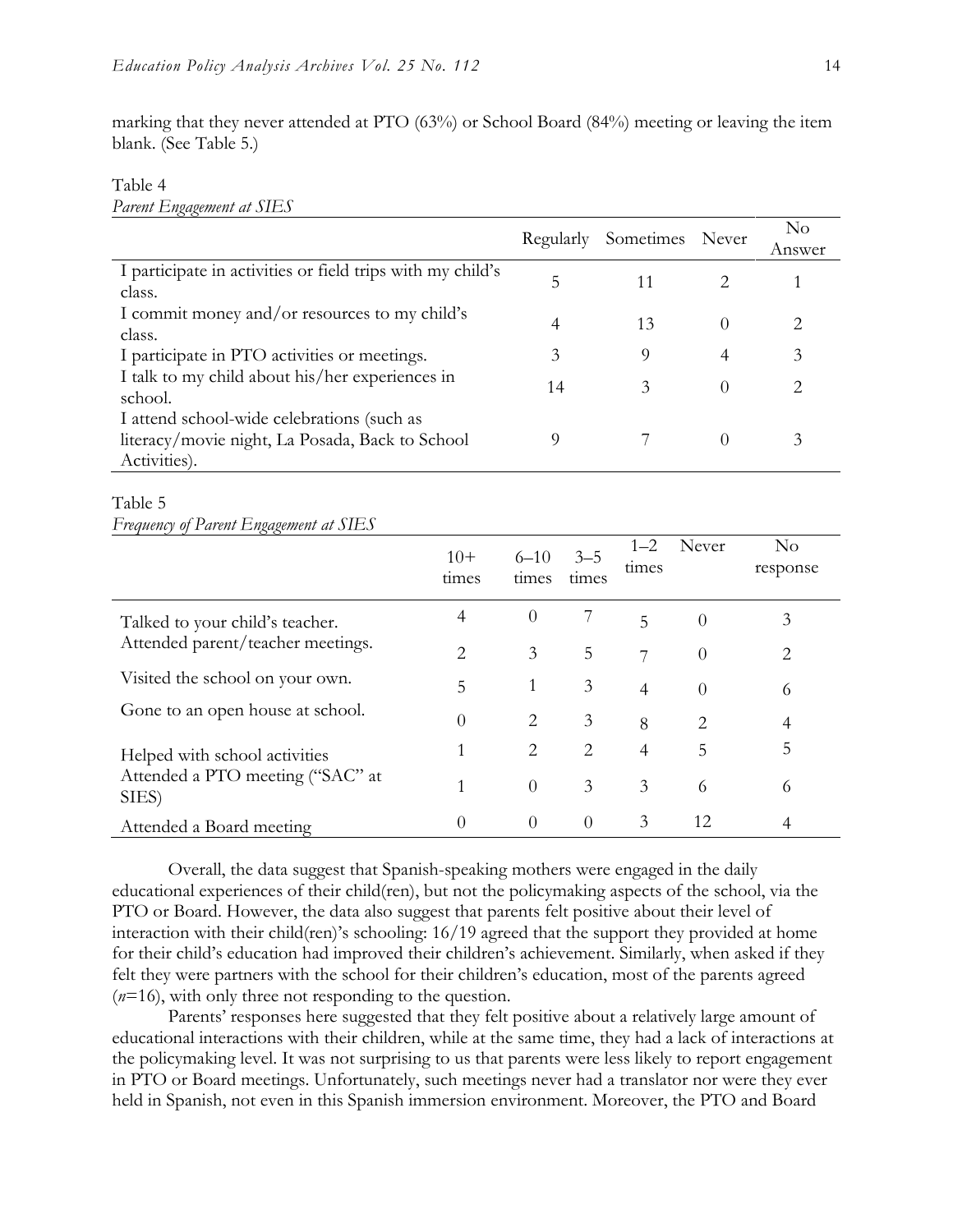meetings rarely had other services to encourage involvement, like childcare or dinner/snacks available. In contrast, all the teachers spoke Spanish, so attending school celebrations or parentteacher conferences, run by teachers, were more likely perceived as welcoming and/or comfortable to Spanish-speaking parents.

At the same time, it is critical to note that 70% of the survey questions had at least one person not responding. As we thought about this, we began to consider how power and authority were (re)produced by the survey itself, a tool that had removed personal relationships from our interactions. In this case, the survey introduced topics and defined "parent involvement" in traditional and perhaps narrow ways. It did not ask parents how they thought about engaging in their children's schooling. From prior work, however, we know that families' conceptions about education do not fit the "boxes" of traditional scholarship. Reese and colleagues (1995), for example, have examined how the idea of "educación" encompasses much more than academics for Spanish-speaking families. We recognized and remembered this as we analyzed the survey data, leading us to consider that we cannot understand "school climate" from a survey alone. To understand Spanish-speaking families' interactions, relationships, building trust, and engagement in this environment required much more intimate conversations. Automated question-and-response surveys likely deprived parents from providing suggestions regarding engagement and involvement, as it removed their power and authority to express themselves and their agency.

#### **Barriers and Perceptions of Marginalization**

While most of the responses reviewed so far portray several positive perceptions from families concerning school climate, many parents responded that there were barriers to becoming involved at SIES. Specifically, resources such as time, knowledge, and language were marked as barriers. (See Table 6.) Only half of respondents (8/19) indicated that the school's President (the equivalent of a Superintendent in this charter school network) was perceived as responsive to community needs. Josefina, one of the mothers mentioned earlier, noted that the President did not value parents' inputs. Three parents faulted the administration for a lack of organization in the school, and two others reported something similar in open-ended comments, e.g.: "La administración necesita urgentemente restructurar su comando. Me da la impresión que la mayoría de las veces ni el personal sabe lo que está hacer; no tienen una visión con claridad [*The administration needs to, urgently, restructure its command. It gives me the impression that most of the time, not even the staff members know what they are doing; they don't have a clear vision*]." In this way (and ironically), *language* and, at times, the highest school administrator—two important systems assumed to be critical in the functioning of this one-way language immersion school—were perceived as barriers to parents and may have prevented them from enacting their relational power.

#### Table 6

| I Haven't Been Involved in School Because  |    |
|--------------------------------------------|----|
| I haven't been involved in school because: | n* |
| I don't have time.                         |    |
| Don't know how to go about it              |    |
| My English is weak.                        |    |
| Other                                      |    |
| No Answer                                  |    |

\*Parents could respond to only one option on this question.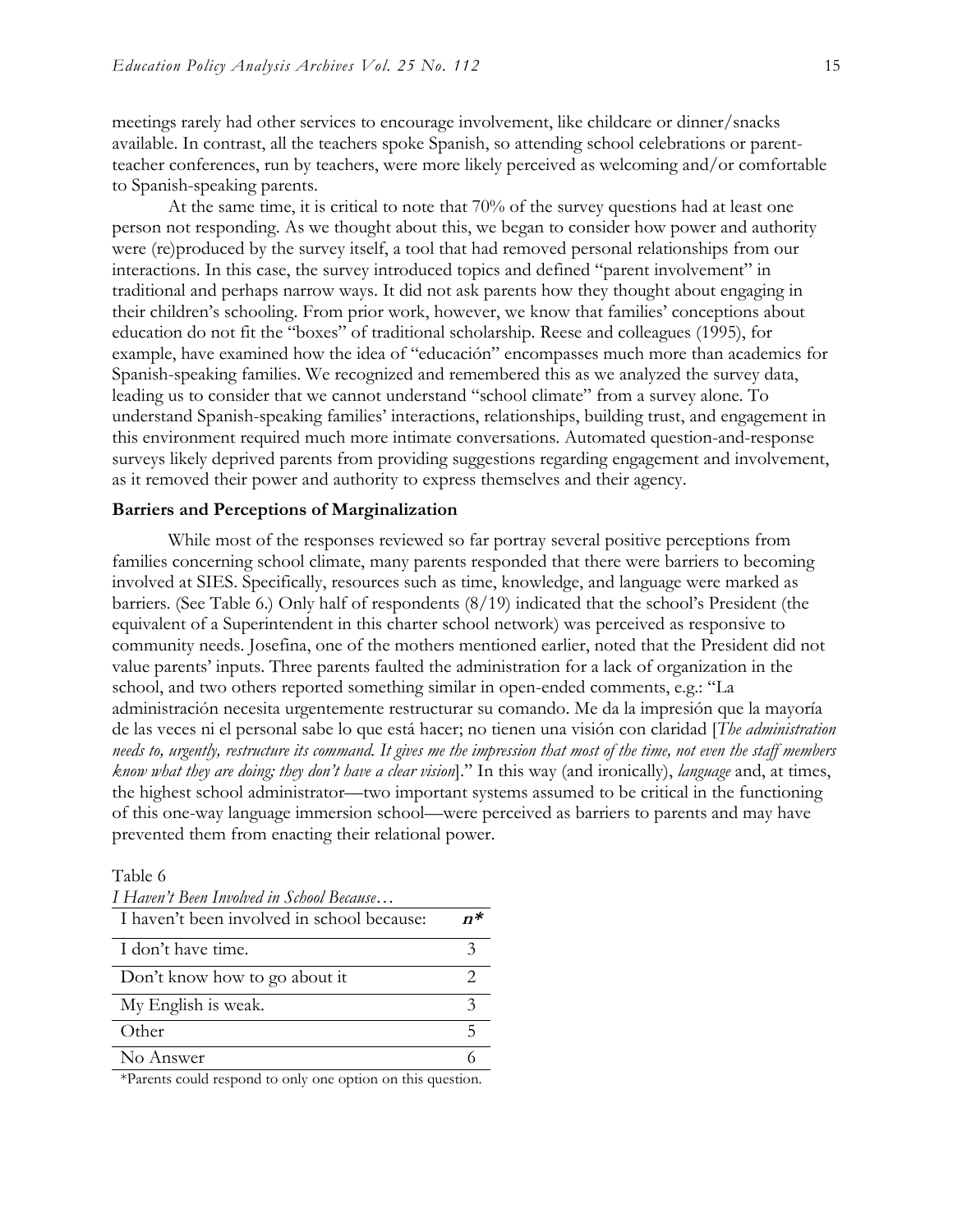In addition, referring to Table 3, parents were far less satisfied with "overall school safety" than other items. In an open-ended comment, one mother noted: "Lo que más me preocupa es las seguridad en las entradas de la escuela [*What most concerns me is the safety in the entrance of the school*]." Feelings of safety are important in the school environment as safety has been shown to increase student learning and complete development (Bradshaw et al., 2014; Thapa et al., 2013). On questions about safety, it appeared that parents felt dissatisfied with the staff's abilities to develop safe environments or respond to student quarrels, which suggests that relational engagement and trust were not fully developed for Spanish-speaking families at SIES.

Safety within any school also includes the ability for the school to ensure basic resources, such as an outdoor play space, nurses, or even that it will remain open the following year. As a new charter school, SIES did not have a nurse, school counselor, or playground. In addition, the school was under intense scrutiny from the sponsor and the state during the time of our study for its lack of resources and disorganization. The school's inability to provide some basic level of safety, defined in these ways, may have contributed to a dissatisfied attitude, distrust, and/or disengagement in the school.

Finally, referring back to Table 5, while we do not know the reasons for the disengagement, the findings on traditional involvement categories (attending parent-teacher conferences, PTO meetings, board meetings) suggest that half of the Spanish-speaking families were rarely involved, if at all. These findings contrast with what families may consider *engaged parents*, who support children at home (Table 4).

Although parents reported that the staff and leadership of the school cared for their students and attempted to make the school a better place, the school lacked sufficient resources to respond to children's needs and develop what parents perceived as a fully responsive school climate. Some parents in the study viewed the school's personnel as managing a chaotic school system, within which they were not fully engaged.

# **Discussion: Parent Engagement as Discursive Power**

Since 1965, the federal government's Elementary and Secondary Education Act, currently through the *Every Student Succeeds Act* (ESSA), has framed families as critical contributors to children's education. These federal policies have mandated and allotted funding for schools, particularly those receiving Title I funds, to develop policies to involve families in their children's education. Despite these federal mandates, however, schools continue to have difficulties involving, engaging, and thus, building relationships with families (Moles & Fege, 2011; Nevin, 2008). Moreover, certain educational programs, such as language immersion schools, may not have policies in place that allow them to serve their entire population, most specifically the minoritized children that they are created to serve (Cervantes-Soon, Dorner, et al., 2017; Dorner, 2011; Valdés, 1997).

#### **From Perceived Support to Language Barriers**

We found that Spanish-speaking parents at SIES felt mostly supported by the school especially their teachers—and, overall, many felt welcomed in the school's environment. Just as important, the parents in this study found that the school provided opportunities and encouraged collaboration and interaction between parents and teachers. Although it was difficult to gauge whether there was a culture of "equal engagement" (Dotson-Blake, Foster, & Gressard, 2009) from the data analyzed here, a collaborative spirit seemed evident as many parents reported that the school asked for their input and readily provided information and opportunities for two-way communication exchange. Similarly, parents felt that there existed some trust among people in the community.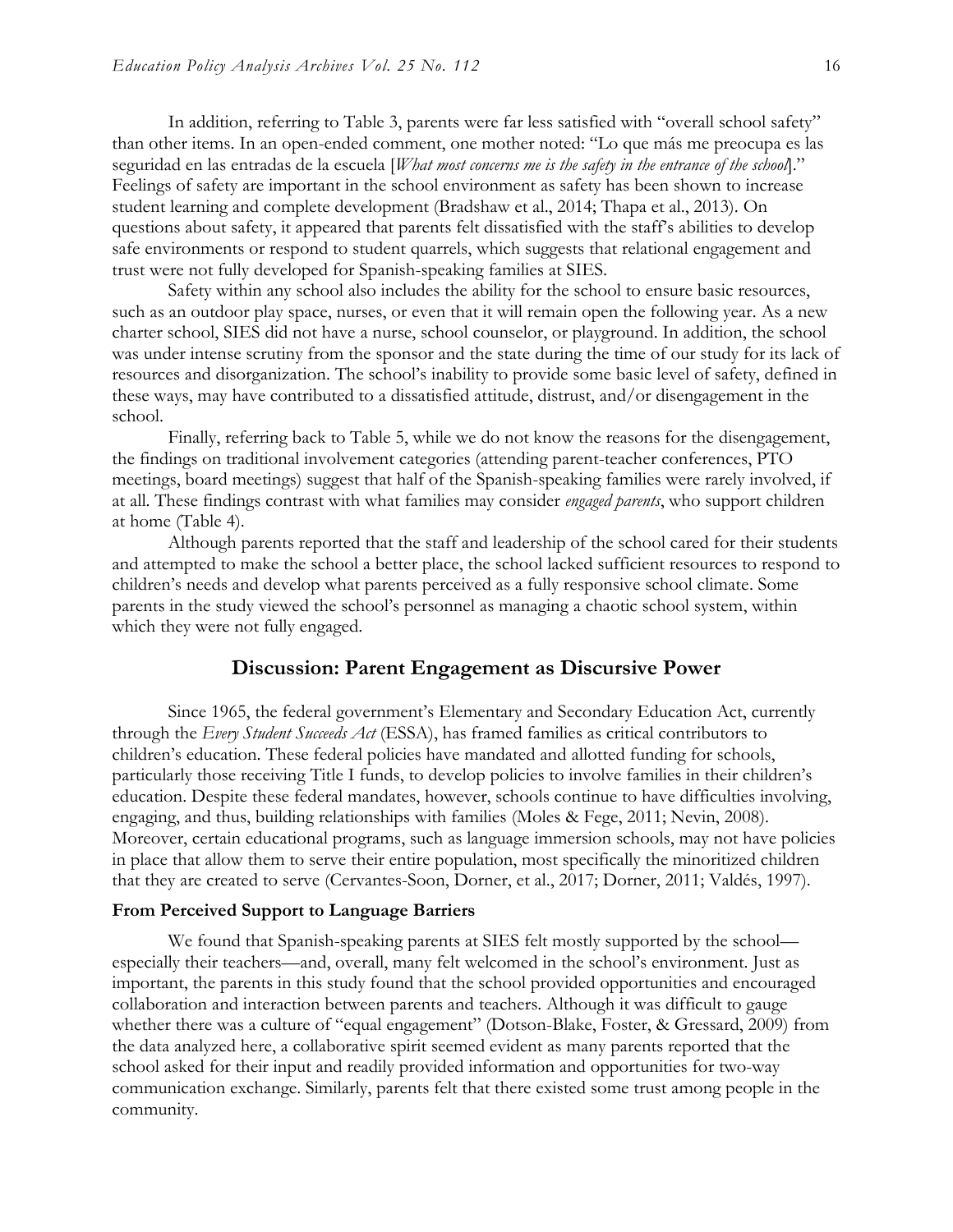That said, most of the parents committed to a form of parent involvement not usually or easily measured by the traditional school-family involvement literature: speaking to their child about their school experience. In addition, parents reported some issues regarding the school infrastructure and safety, and they mentioned their own lack of English as a barrier to involvement. Parents did not frequently attend meetings that did not include Spanish speakers or translators. In fact, the school never provided translation at large public meetings, despite original intentions for active engagement opportunities and activities to exist in families' different home languages. When considering parents' sources of power as they navigated their social context (inside and outside the school), it appeared that for some parents, they viewed their own native language as a *detractor* from becoming involved at their child's school, rather than an asset. In other words, the school intended to support language learners and their parents, but the school did not fully develop parents' relational power and trust; they were unable to rewrite the narratives that marginalize parents of color (Ishimaru, 2014), even in this multilingual school.

To review, the language immersion school in our study was a space that, theoretically, could have uniquely supported those who speak Spanish as their home/native language. However, many respondents named *language* as a barrier between them and the school personnel. Their Spanish language, which they utilized outside the school, was not seen as useful inside the school walls. Some participants' felt discouraged from participating in their children's schooling due to their lack of communication skills, which falls in line with Calabrese Barton et al. (2004) who argue that traditional school norms and values position the cultures of minoritized families as subordinate (p. 5). In some cases, the power that parents carried with them into the school was diffused and thwarted.

#### **EPE and Social Capital**

EPE (Calabrese Barton et al., 2004) recommends that educators conceive of parental engagement to encompass more than the actions taken by parents to connect with school personnel and acknowledge other efforts put forth by parents to improve their children's schooling. One clear example of this approach was Josefina, the mother who named contacting "other parents" when she had a concern or question about her child's schooling. Conventional parental involvement models might characterize this parent as uninvolved at *school* because she was approaching another parent, rather than a staff member, with her concerns (Baquedano-Lopez, Alexander, & Hernandez, 2013). In contrast, the EPE framework suggests that when parents support other parents, social capital is being employed for the improvement of a child's academic progress. The social capital being utilized by parents is a form of power production that permits school engagement to exist, while producing and giving value to a knowledge base set forth by these parents. In this manner, Foucault notes that the power produced by parents influences "the very grain of individuals, touches their bodies and inserts itself into their actions and attitudes, their discourses, learning processes and every lives" (as cited in Jackson & Mazzei, 2012, p. 54).

On one hand, EPE would suggest the parent reaching out to other parents *is* utilizing her agency to find a solution for the related concern her child is having with schooling. On the other, an analysis informed by Foucault's discussion of power would add that the form of asking and way of being answered constructs a power dynamic that validates that relationship, in turn giving power and meaning to that form of relating: it translates into discursive, local power. Applying EPE with Foucault advances Ishimaru's (2014) recommendation for future research on a school's organizational contexts and its asymmetrical power dynamics towards immigrant parents. Further research is needed to understand parental power development, particularly as it relates to rewriting dominant narrative scripts, for parents and for the institution.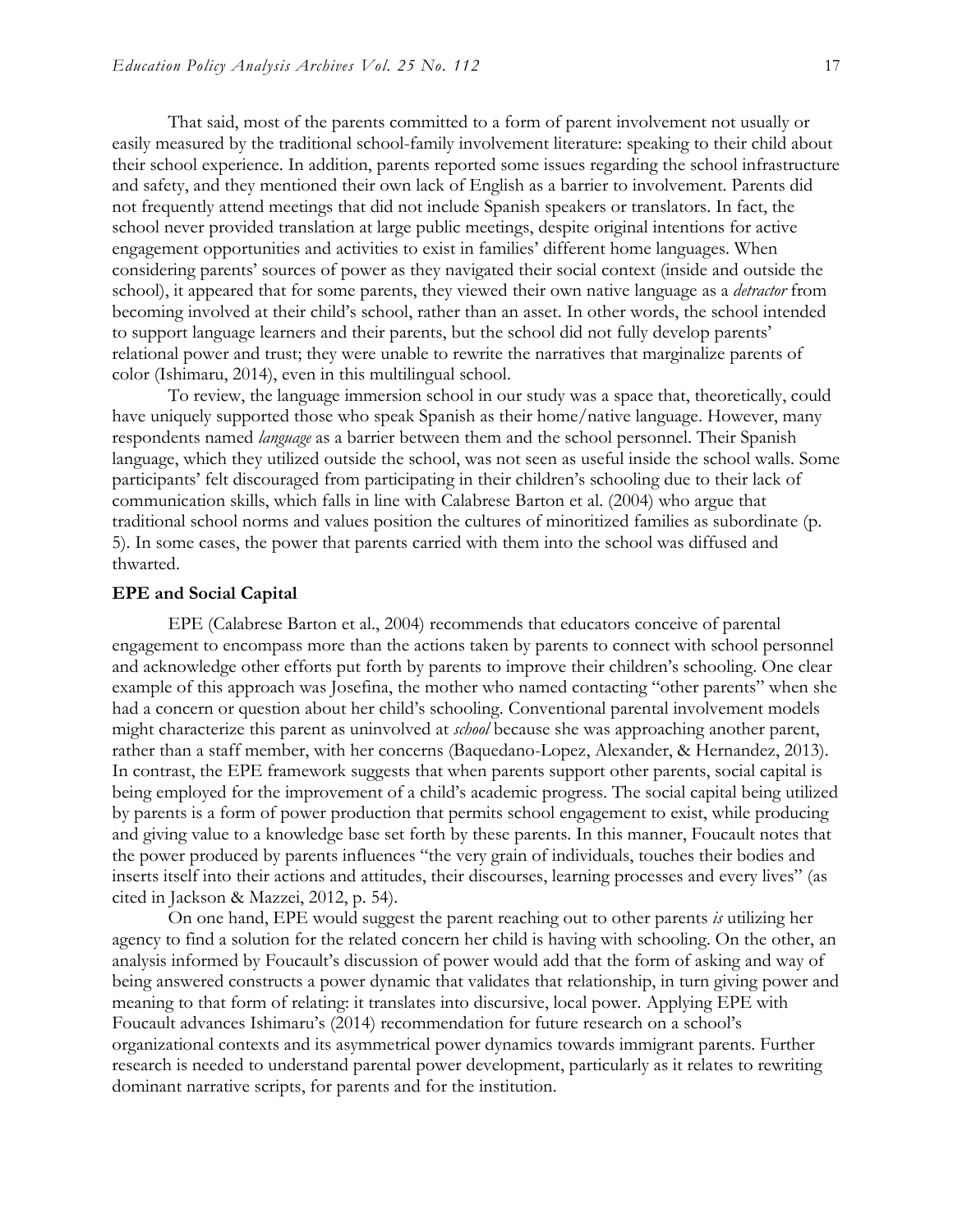#### **The School and Researchers as Holders of Power**

SIES collaborated with local university researchers to deploy a survey to examine school climate. What ensued showcased the top-down power infrastructure as discussed by Foucault (1980) and EPE (Calabrese Barton et al., 2004). Specifically, the first "normative (T)ruth" that we found existed within the relationships between the educational research field and the school. Under a traditional assumption of knowledge creation, researchers were the persons acting as the experts, leading conversations on what is needed to be collected on school climate. However, in this study we began to challenge this normative assumption and include ourselves in our examination of who holds, negotiates, and shares the power in this context? Here at SIES, the institutional field of school climate research shaped the nature and questions in the survey, which was administered by the local university's evaluation office, who created the survey by lifting most questions from the standardized state survey for school improvement. While there were some attempts to adapt the questions for this context and administer the survey in Spanish, the questions were not adapted significantly and not through any collaboration with the parents themselves. Power was not renegotiated in any process of 'translating' the survey for this new context.

Another normative (T)ruth existed in the assumption that surveys are a mechanism of knowledge productions. When the school, its sponsor, and the evaluator determined that a survey was the best form to gather answers from parents, it signaled to the parents that information needs to be extracted in a one-way, linear fashion, rather than a dialogue that could better allow for genuine relationship building. This point is evident in the way the survey asked about parent participation, as well. The survey focused on traditional forms of parental involvement, failing to ask and thus capture the nuances that entail parental engagement (Baquenado et al., 2013; Galindo & Medina, 2009). Instead, the survey itself showcased a normative assumption about data collection helicopter researcher as extractor of knowledge—rather than collaborator (Pasque, Carducci, & Kuntz, 2012). Bryk and Schneider (2002) would instead recommend collaborative meetings that enable power to be exerted by both parties. To have a collaborative partnership, a normative (T) ruth about top-down knowledge production must be challenged and exchanged with a dialogic knowledge interchange. More research is needed to enhance understanding on how school organizational context attempts to negotiate or even relinquish its normative (T)ruths and power so authentic collaboration occurs between parents and the schools.

### **Implications for Research, Policy, Practice**

The discussion here suggests that researchers and policymakers need to better integrate marginalized families in the processes of education policy development, implementation, and research. In other words, in this final section of the paper, we advocate for educators, policymakers, and researchers to challenge deficit-based, hierarchical or linear research procedures. Instead, we recommend an inclusion of asset-based frameworks in pedagogical and scholarly projects (Baquedano-Lopez et al., 2013; Gunter, Mills, & Hall, 2014; Ishimaru, 2014; Lopez et al., 2001).

#### **Changing Discourses**

Part of the challenge in considering immigrant families' school engagement is in redefining school system discourses to incorporate an ecological approach to parent engagement (Calabrese et al., 2004; Mediratta & Fruchter, 2003; Warren et al., 2009). This redefinition should consider parents as vehicles of power, enabling them as contributors to change and recognizing their roles in their children's schooling. This research supports a redefinition of parents as *contributors*, to work against the discursive practices in the policy boardroom, district office, and/or principal's desk that continue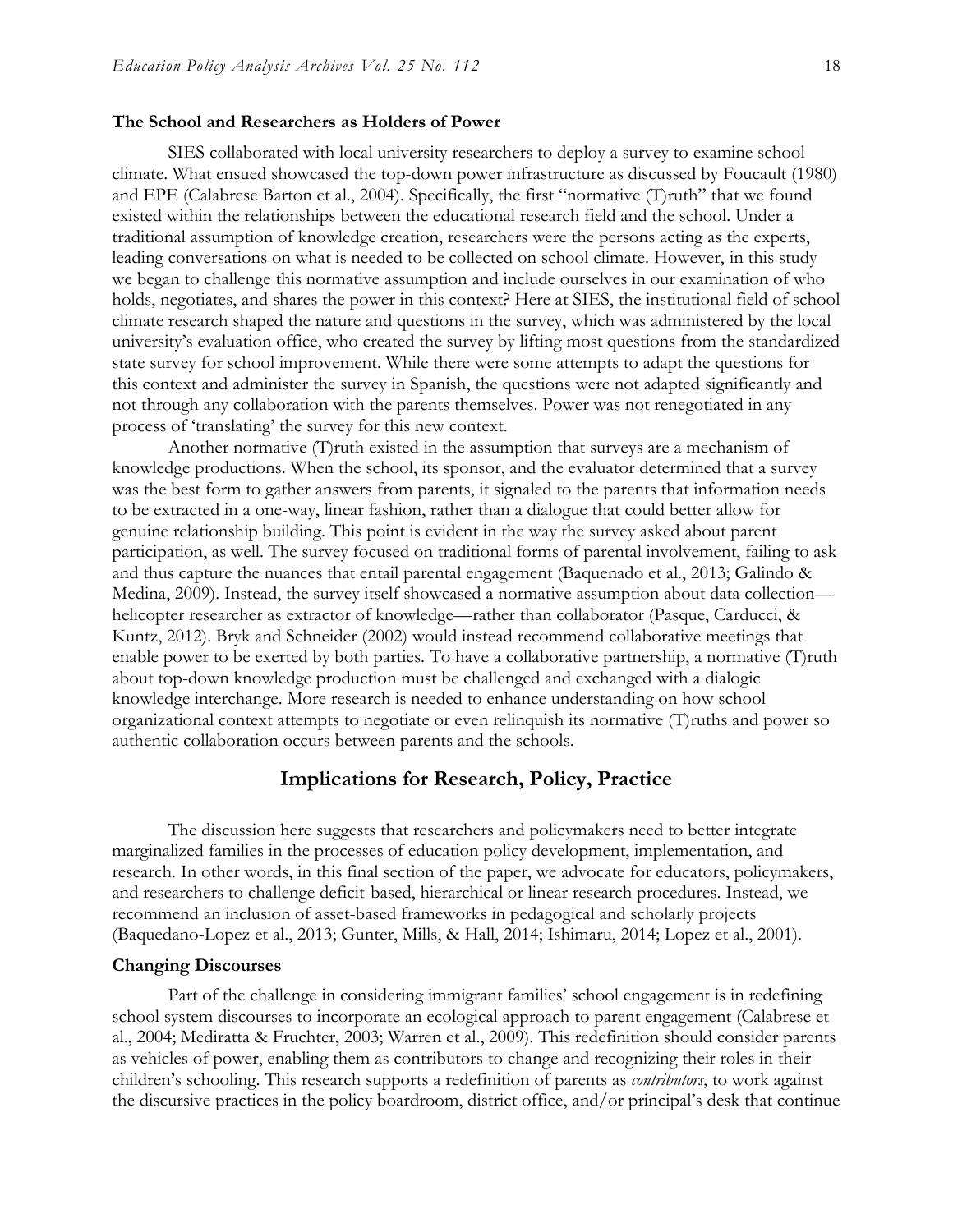to have a common sense (Emery, 2016) or deficit-laden vocabulary (Hernández, 2016) towards underrepresented groups.

But how can we do this? In constructing educational policies to support language immersion schools (and schools in general) with parent engagement, one must address two large traditional expectations: linear-deficit thinking and the power of surveys to gather the right kind of data (i.e., outcome-based versus process-centered: Baquedano-Lopez et al., 2013). For families to be engaged in their children's education, educators must consider families' abilities and agency without using their background or situational contexts as excuses to *not* offer opportunities for involvement—that would only further develop deficit-thinking, particularly towards minoritized families. Instead, we need new discourses to help educators visualize families as having a range of skills and resources that can assist their children's education, broadly conceived. Once we (as educators, researchers and policymakers) change our perceptions about families, family-school engagement may occur with a motivation to learn from and with families. Educational policies and participatory action or humanizing research on school climate that supports empathetic, genuine collaborations are necessary to begin re-conceptualizing families as contributors and collaborators in their children's education (Paris & Winn, 2014). One example of empathetic collaboration is meeting parents where they are (e.g., their educational level, physical contexts) and using our role as educators and researchers to facilitate understanding and even mobilization on certain school policies and procedures. In turn, empathetic, genuine collaboration will help school leaders, teachers, and staff to build trust with and among families, and in turn, engage with them on educational efforts.

Redirecting discourse in terms of research requires that investigators fully capture the nuances and dynamic processes of familial engagement. To change research trajectories would necessitate challenging traditional methodologies—like the kind of survey and wording used in this standardized state survey—and adjust them to genuinely meet the needs of participants. For this reason, researchers are advised to engage in the politics of research (Baez & Boyles, 2010) to examine the role of methodology and researcher's worldviews (Pasque, Carducci, & Kuntz, 2012), and thus disrupt traditional research practices (Brown, Carducci, & Kuby, 2014) to open ourselves up to possibilities of newness in our inquiry.

#### **Limitations as Strengths**

We are aware that our study focused on a single case. Yet, we felt it was necessary to delve into one case to consider the context and use Thinking with Theory to expand issues related to parent engagement and school climate. Future research in language immersion schools is necessary to interrogate school contexts and the normative (T)ruths and the impact it may have on parent engagement.

# **Conclusion**

Public schooling is charged with the education of children as critical for students' own personal development and for social progress. Such a hefty responsibility should not be left to educators alone; in fact, decades of research shows that collaboration with families is necessary throughout children's education. Due to the novelty of school climate research in language immersion schools, we set out to hear parents' perceptions about their children's school climate; we examined the challenges confronted by these parents as they engaged with educational processes and practices. Using Thinking with Theory allowed for a different kind of interrogation, leading us to hear the participants' voices and confront our own research processes in new ways.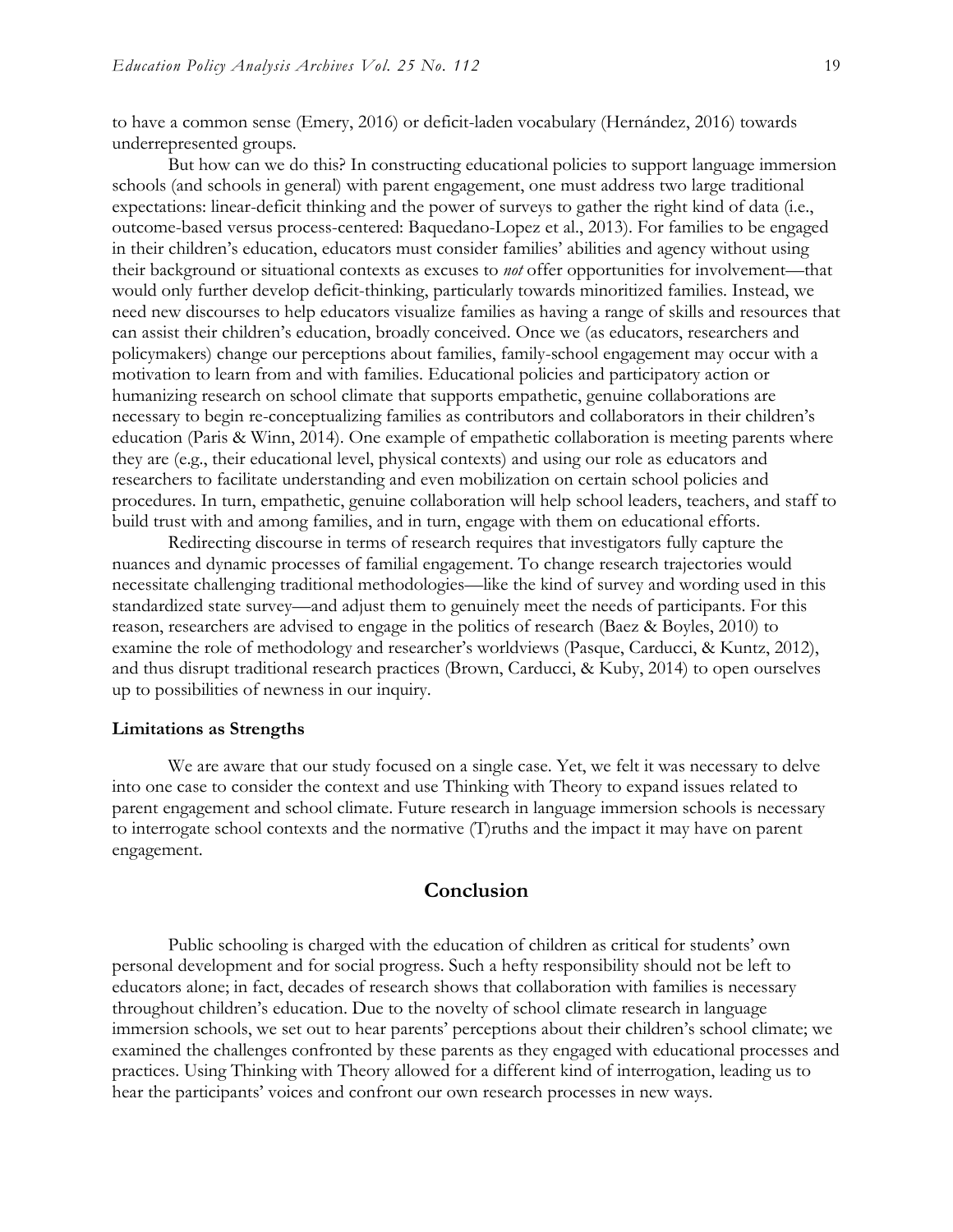# **Acknowledgements**

The authors would like to thank the parents and educators at "SIES" for their partnership on this research and continued dedication toward working together for school improvement. Muchas gracias! A portion of this research was initially supported by the University of Missouri Research Board Award provided to Lisa M. Dorner, 2009-2010.

# **References**

- Astor, R. A., Guerra, N., & Van Acker, R. (2010). How can we improve school safety research? *Educational Researcher, 39*(1), 69-78. https://doi.org/10.3102/0013189X09357619
- Baez, B., & Boyles, D. (2009). *The politics of inquiry: Education Research and the" Culture of Science"*. New York, NY: SUNY Press.
- Baquedano-López, P., Alexander, R. A., & Hernandez, S. J. (2013). Equity issues in parental and community involvement in schools: What teacher educators need to know. *Review of Research in Education, 37*(1), 149-182. https://doi.org/10.3102/0091732X12459718
- Bradshaw, C. P., Waasdorp, T.E., Debnam, K. J., & Johnson L. S. (2014). Measuring school climate in high schools: a focus on safety, engagement, and the environment. J Sch Health. 2014; 84: 593-604. https://doi.org/10.1111/josh.12186
- Brown, R. N., Kuby, C. R., & Carducci, R. (Eds.). (2014). *Disrupting qualitative inquiry: Possibilities and tensions in educational research*. New York, NY: Peter Lang. https://doi.org/10.3726/978-1- 4539-1268-3
- Bryk, A. S., & Schneider, B. (2002). *Trust in schools: A core resource for improvement*. New York, NY: Russell Sage.
- Buckley, J., & Schneider, M. (2007). *Charter schools: Hope or hype?* Princeton, NJ: Princeton University Press.
- Calabrese Barton, A., Drake, C., Perez, J. G., St. Louis, K., & George, M. (2004). Ecologies of parental engagement in urban education. *Educational Researcher, 33*(4), 3-12. https://doi.org/10.3102/0013189X033004003
- Cervantes-Soon, C., Dorner, L., Palmer, D., Heiman, D., Schwerdtfeger, R., & Choi, J. (2017). Combating inequalities in two-way language immersion programs: Toward critical consciousness in bilingual education spaces. *Review of Research in Education, 41*(1), 403-427.
- Cooper, C. W. (2009). Performing cultural work in demographically changing schools: Implications for expanding transformative leadership frameworks. *Educational Administration Quarterly, 45*(5), 694–724. https://doi.org/10.1177/0013161X09341639
- Dorner, L. (2010). English and Spanish "para un future" or just English? Immigrant family perspectives on two-way immersion. *International Journal of Bilingual Education and Bilingualism, 13*(3), 303-323. https://doi.org/10.1080/13670050903229851
- Dorner, L. (2011). Contested communities in a debate over dual language education: The import of 'public' values on public policies. *Educational Policy, 25*(4), 577-613. https://doi.org/10.1177/0895904810368275
- Dorner, L. (2015). From global jobs to safe spaces: The diverse discourses that sell multilingual schooling in the U.S. *Current Issues in Language Planning, 16*(1&2), 114-131. https://doi.org/10.1080/14664208.2014.947013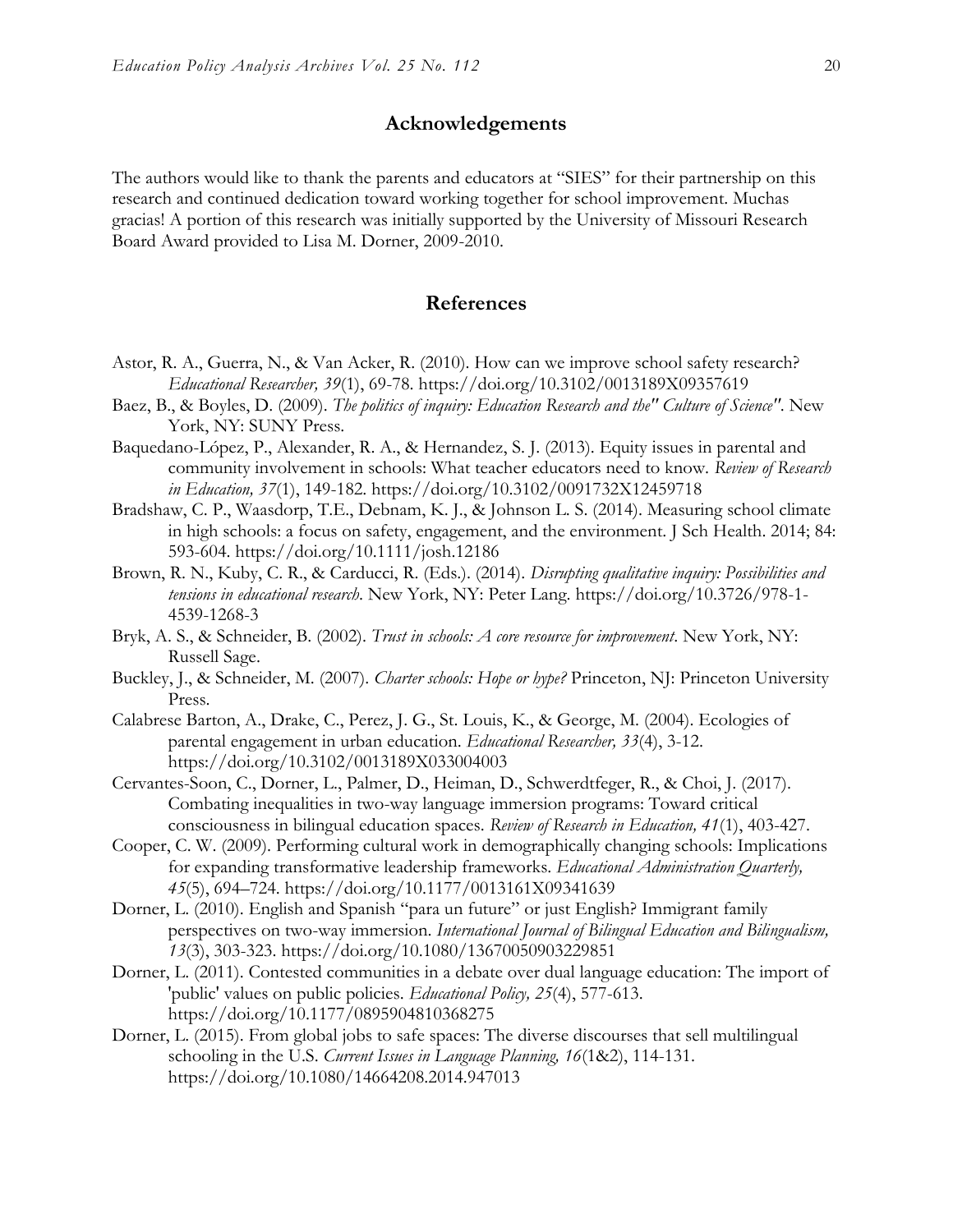- Dorner, L. & Layton, A. (2013). What makes a "good" school? Data and competing discourses in a multilingual charter network. In D. Anagnostopoulos, S. Rutledge, & R. Jacobsen (Eds.), *The infrastructure of accountability: Data use and the transformation of American education* (pp. 145-162). Cambridge, MA: Harvard Education Press.
- Dotson-Blake, K. P., Foster, V. A., & Gressard, C. F. (2009). Ending the Silence of the Mexican Immigrant Voice in Public Education: Creating Culturally Inclusive Family-School-Community Partnerships. *Professional School Counseling, 12*(3), 230-239. https://doi.org/10.5330/PSC.n.2010-12.230
- Engel, L. C., Kington, A., & Mleczko, A. (2013). The influence of education on community cohesion: Adaptation of policy to practice. *The Journal of Educational Research, 106*(5), 408-418. https://doi.org/10.1080/00220671.2012.753862
- Emery, C. (2016). A critical discourse analysis of the New Labour discourse of Social and Emotional Learning (SEL) across schools in England and Wales: Conversations with policymakers. *Education Policy Analysis Archives, 24*(104), 1–32. http://dx.doi.org/10.14507/epaa.24.2236
- Epstein, J. (2001). *School, family, and community partnerships: Preparing educators, and improving schools*. Boulder, CO: Westview Press.
- Epstein, J., & Sanders, M. G. (2006). Prospects for change: Preparing educators for school, family, and community partnerships. *Peabody Journal of Education, 81*(2), 81-120. https://doi.org/10.1207/S15327930pje8102\_5
- Fernández, E., & López, G. R. (2017). When parents behave badly: A critical policy analysis of parent involvement in schools. In *Critical Approaches to Education Policy Analysis* (pp. 111-129). Springer International Publishing. https://doi.org/10.1007/978-3-319-39643-9\_6
- Flores, S. M. (2010). The First State Dream Act In-State Resident Tuition and Immigration in Texas. *Educational Evaluation and Policy Analysis, 32*(4), 435-455. https://doi.org/10.3102/0162373710380741
- Foucault, M. (1980). *Power/knowledge: Selected interview and other writings 1972-1977*. C. Gordon (Ed.). New York, NY: Pantheon Books.
- Galindo, R., & Medina, C. (2009). Cultural appropriation, performance, and agency in Mexicana parent involvement. *Journal of Latinos and Education, 8*(4), 312-331. https://doi.org/10.1080/15348430902973450
- Gunter, H., Mills, C., & Hall, D. (Eds.). (2014). *Education policy research: Design and practice at a time of rapid reform*. London: Bloomsbury.
- Heifetz, R. A., & Linsky, M. (2002). *Leadership on the line: Staying alive through the dangers of leading*. Boston: Harvard Business School Press.
- Henderson, A. T., & Mapp, K. (2002). *A new wave of evidence: The impact of school, family and community connections on student achievement*. Austin, TX: National Center for Family and Community Connections with Schools.
- Henderson, A. T., Mapp, K., Johnson, V. R., & Davies, D. (2007). *Beyond the back sale: The essential guide to family-school partnerships*. New York, NY: The New Press.
- Hernández, L. E. (2016). Complicating the Rhetoric : How Racial Construction Confounds Market-Based Reformers' Civil Rights. *Education Policy Analysis Archives, 24*(103). http://dx.doi.org/10.14507/epaa.v24.2321
- Ishimaru, A. (2014). Rewriting the rules of engagement: Elaborating a model of district-community collaboration. *Harvard Educational Review, 84*(2), 188-216. https://doi.org/10.17763/haer.84.2.r2007u165m8207j5
- Jackson, A. Y., & Mazzei, L. A. (2012). *Thinking with theory in qualitative research: Viewing data across multiple perspectives*. New York, NY: Routledge.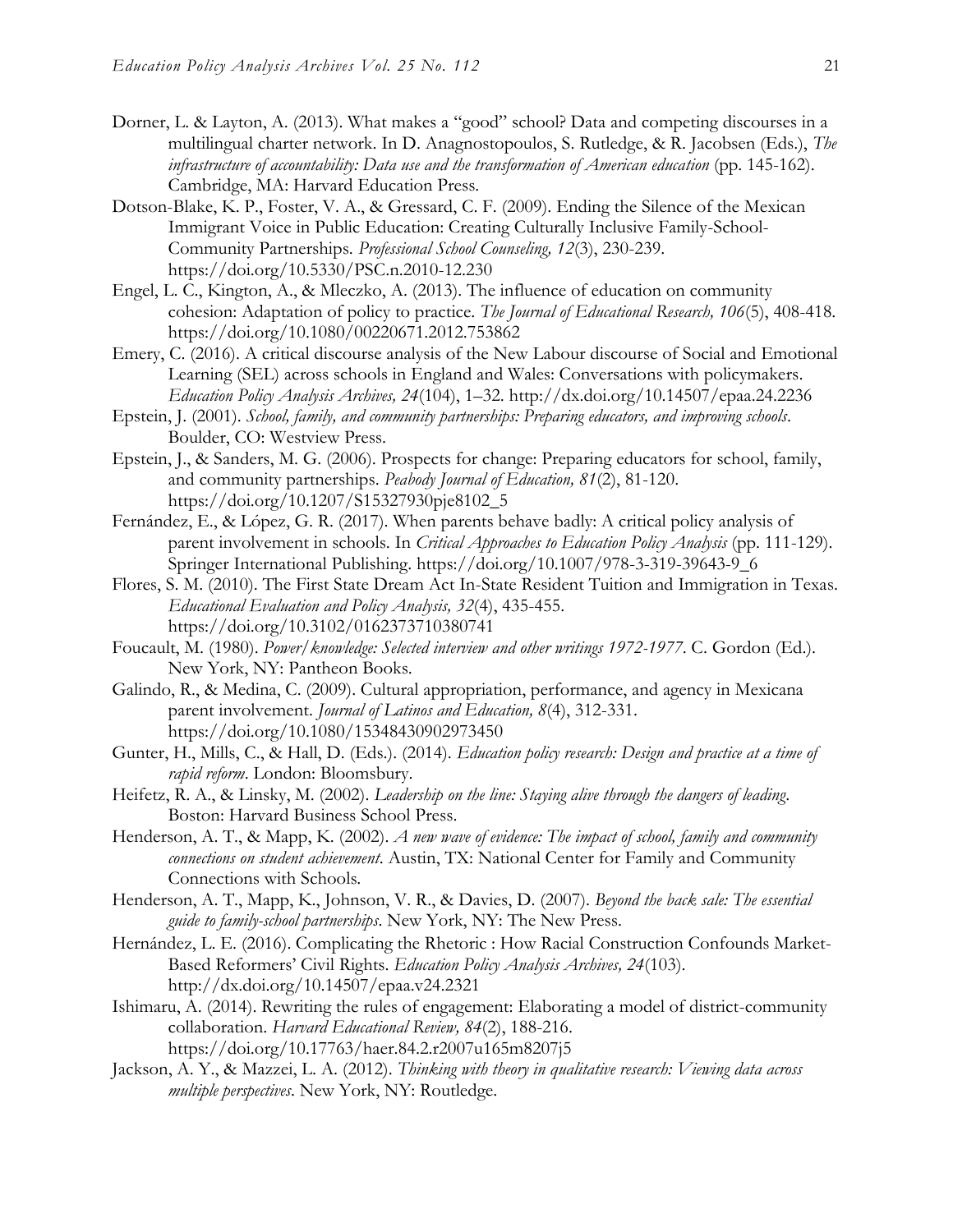- Kavanagh, L. (2014). Exploring parental involvement and homeschool relations in Irish immersion education: Integrating multiple perspectives. *Journal of Immersion and Content-Based Language Education, 2*(1), 119-136. https://doi.org/10.1075/jicb.2.1.06kav
- Kiyama, J. M., Harper, C. E., Ramos, D., Aguayo, D., Page, L. A., & Riester, K. A. (2015). Parent and Family Engagement in Higher Education. *ASHE Higher Education Report, 41*(6), 1-94. https://doi.org/10.1002/aehe.20024
- Lareau, A. (1987). Social class differences in family-school relationships: The importance of cultural capital. *Sociology of Education, 60*(April), 73-85. https://doi.org/10.2307/2112583
- Lareau, A. (2003). *Unequal childhoods: Class, race, and family life*. Berkely, CA: University of California Press.
- Lareau, A., & Horvat, E. M. (1999). Moments of social inclusion and exclusion: Race, class, and cultural capital in family-school relationships. *Sociology of Education, 72*, 37-53. https://doi.org/10.2307/2673185
- Lee, J.-S., & Bowen, N. K. (2006). Parent involvement, cultural capital, and the achievement gap among elementary school children. *American Educational Research Journal, 43*(2), 193-218. https://doi.org/10.3102/00028312043002193
- López, G. R. (2001). The Value of Hard Work: Lessons on Parent Involvement from an (Im)migrant Household. *Harvard Educational Review, 71*(3), 416-437. https://doi.org/10.17763/haer.71.3.43x7k542x023767u
- López, G. R., Scribner, J. D., & Mahitivanichcha, K. (2001). Redefining parental involvement: Lessons from high-performing migrant-impacted schools. *American Educational Research Journal, 38*(2), 253-288. https://doi.org/10.3102/00028312038002253
- López, M. M. (2013). Mothers choose: Reasons for enrolling their children in a two-way immersion program. *Bilingual Research Journal, 36*(2), 208-227. https://doi.org/10.1080/15235882.2013.818595
- Loukas, A., Suzuki, R., & Horton, K. D. (2006). Examining school connectedness as a mediator of school climate effects. *Journal of Research on Adolescence, 16*(3), 491-502. https://doi.org/10.1111/j.1532-7795.2006.00504.x
- McHoul, A., & Grace, W. (1993). *A Foucault primer: Discourse, power, and the subject*. New York, NY: New York University Press.
- Mediratta, K., & Fruchter, N. (2003). *From governance to accountability: Building relationships that make schools work*. New York: Institute for Education and Social Policy, New York University.
- McNeely, C. A., Nonnemaker, J. M., & Blum, R. W. (2002). Promoting student con- nectedness to school: Evidence from the national longitudinal study of adolescent health. *Journal of School Health, 72*, 138–146. doi:10.1111/j.1746-1561.2002. tb06533.x
- Moles, O. C., & Fege, A. F. (2011). New directions for Title I family engagement: Lessons from the past. In S. Redding, M. Murphy, & P. Sheley (Eds.), *Handbook on family and community engagement* (pp. 3–13). Lincoln, IL: Academic Development Institute.
- Muro, J. A. (2016). "Oil and Water"? Latino-white relations and symbolic integration in a changing California. *Sociology of Race and Ethnicity*, online first. https://doi.org/10.1177/2332649215623972
- National School Climate Center. (2015). FAQs about school climate. Retrieved July 20, 2017, from http://www.schoolclimate.org/climate/faq.php
- Nevin, A. (2008). Why are parent partnerships a puzzlement? *Educational and Psychological Consultation*, *18*, 259–263. https://doi.org/10.1080/10474410802022597
- Niesche, R. (2013). Foucault, counter-conduct and school leadership as a form of political subjectivity. *Journal of Educational Administration and History, 45*(2), 144-158. https://doi.org/10.1080/00220620.2013.768968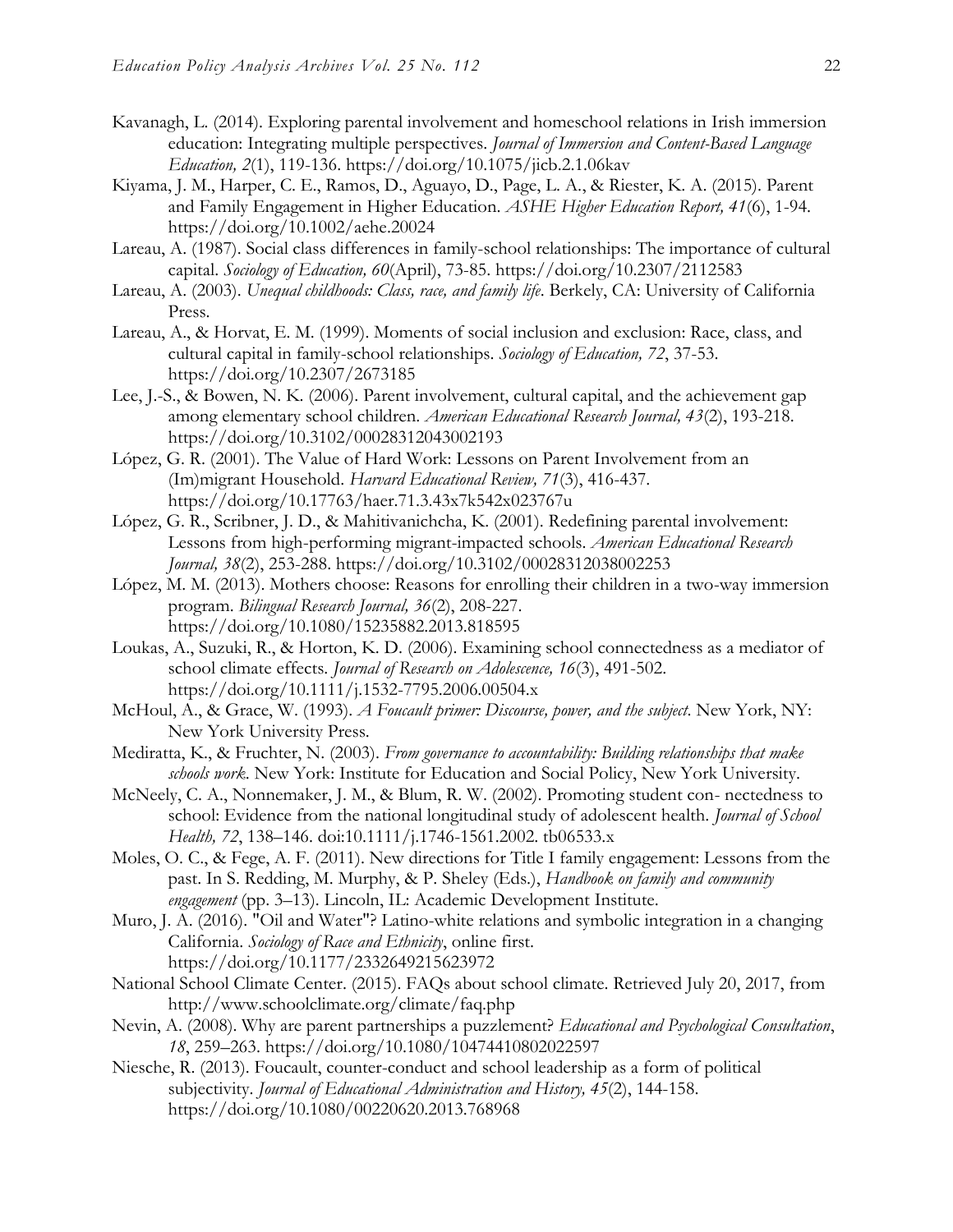- Olivos, E. M. (2006). *The power of parents: A critical perspective of bicultural parent involvement in public schools*. New York: Peter Lang.
- Paris, D., & Winn, M. (Eds.). (2014). *Humanizing research: Decolonizing qualitative inquiry with youth and communities*. Los Angeles, CA: Sage.
- Pasque, P., Carducci, R., Kuntz, A., & Gildersleeve, R. (2012). *Qualitative Inquiry for Equity in Higher Education: Methodological Innovations, Implications, and Interventions.* [*AEHE* Higher Education Report, Vol. 27, No. 6] . John Wiley & Sons.
- Redding, S., Langdon, J., Meyer, J., & Sheley, P. (2005). Effects of comprehensive parent engagement on student learning outcomes. In E. N. Patrikakou, R. P. Weissberg, A. R. Anderson, S. Redding & H. J. Walberg (Eds.), *School-family partnerships for children's success*. New York, NY: Teachers College Press.
- Reese, L., Gallimore, R., Goldenberg, C. N., & Balzano, S. (1995). Immigrant Latino parents' future orientations for their children. In R. Maciìas & R. Ramos (Eds.), *Changing our schools for changing students* (pp. 205–230). Santa Barbara: University of California Linguistic Minority Research Institute.
- Ringrose, J., & Renold, E. (2014). "F\*\* k Rape!" Exploring Affective Intensities in a Feminist Research Assemblage. *Qualitative Inquiry, 20*(6), 772-780. https://doi.org/10.1177/1077800414530261
- Slapac, A. & Dorner, L. (2013). The importance of classroom management in early language immersion: A case study of a new French immersion kindergarten class. *Journal of Immersion and Content-Based Language Education, 2*(1), 251-277. https://doi.org/10.1075/jicb.1.2.05sla
- Stanton-Salazar, R. D., & Dornbusch, S. M. (1995). Social capital and the reproduction of inequality: Information networks among Mexican-origin high school students. *Sociology of Education, 68*(April), 116-135. https://doi.org/10.2307/2112778
- Tedick, D. J., & Wesely, P. M. (2015). A review of research on content-based foreign/second language education in US K-12 contexts. *Language, Culture, and Curriculum, 28*(1), 25-40. https://doi.org/10.1080/07908318.2014.1000923
- Thapa, A., Cohen, J., Guffey, S., & Higgins-D'Alessandro, A. (2013). A review of school climate research. *Review of Educational Research, 83*(3), 357-385. https://doi.org/10.3102/0034654313483907
- Valdés, G. (1997). Dual-language immersion programs: A cautionary note concerning the education of language-minority students. *Harvard Educational Review, 67*(3), 391-429. https://doi.org/10.17763/haer.67.3.n5q175qp86120948
- Warren, M. R. (2001). *Dry bones rattling: Community building to revitalize American democracy*. Princeton, NJ: Princeton University Press. https://doi.org/10.1515/9781400832040
- Warren, M. R. (2005). Communities and schools: A new view of urban education reform. *Harvard Educational Review, 75*(2). https://doi.org/10.17763/haer.75.2.m718151032167438
- Warren, M. R., Hong, S., Rubin, C. L., & Uy, P. S. (2009). Beyond the bake sale: A community-based relational approach to parent engagement in schools. *Teachers College Record, 111*(9), 2209- 2254.
- Weiss, H., Caspe, M., & Lopez, M. E. (2006). *Family involvement in early childhood education*. Thousand Oaks, CA: Sage.
- Weiss, H. B., Lopez, M. E., & Rosenberg, H. (2010). *Beyond random acts: Family, school, and community engagement as an integral part of education reform*. National Policy Forum for Family, School, and Community Engagement. Retrieved from http://www.hfrp.org/ content/download/3809/104680/file/PolicyForumPaper-120710-FINAL.pdf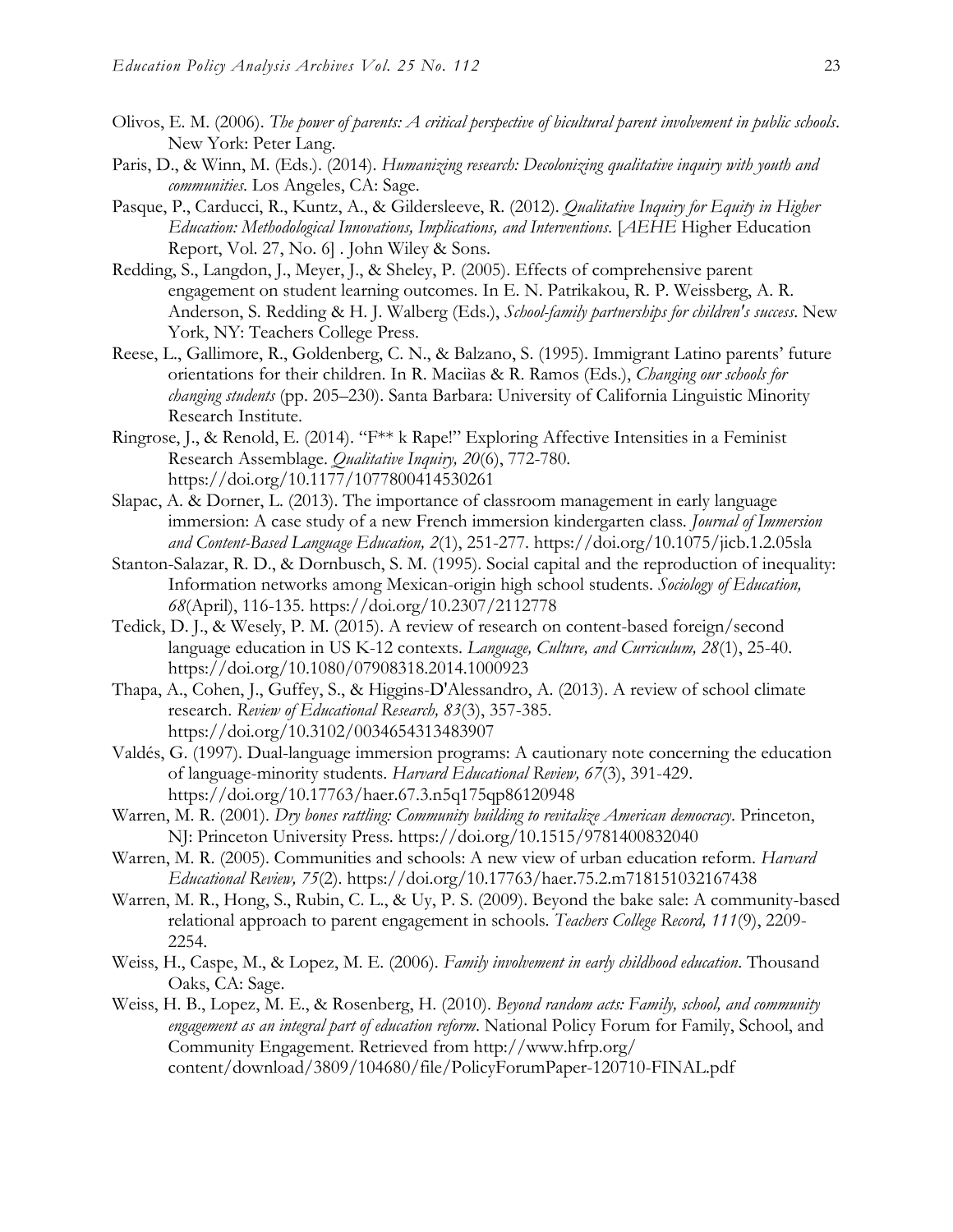# **About the Authors**

#### **David Aguayo**

University of Missouri [aguayo.david7@gmail.com](mailto:aguayo.david7@gmail.com)

David Aguayo is a doctoral candidate at the University of Missouri in the Educational Leadership and Policy Analysis Department. David's research interests encompass community-school-university collaboration, with an emphasis on local educational policy-making and leadership. Concurrent with his doctoral work, David is co-founder and Assistant Director in a grassroots movement, Worley Street Roundtable (www.worleystreetroundtable.org) aimed to create educational collaboration across families, schools, communities, and universities for the betterment of underserved children in Columbia, Missouri.

#### **Lisa M. Dorner**

University of Missouri

[dornerl@missouri.edu](mailto:dornerl@missouri.edu)

Lisa M. Dorner is an Associate Professor in the Department of Educational Leadership and Policy Analysis and a Faculty Fellow of the [Cambio Center](http://www.cambio.missouri.edu/) at the University of Missouri-Columbia. Her research centers on language policy and planning, educational policy implementation, and immigrant childhoods, especially children's and families' integration in "new" spaces. Her work with the community includes co-founding the Missouri Dual Language Network [\(www.modlan.org\)](http://www.modlan.org/).

# education policy analysis archives

Volume 25 Number 112 November 6, 2017 ISSN 1068-2341

### ര

SOME RIGHTS RESERVED Readers are free to copy, display, and distribute this article, as long as the work is attributed to the author(s) and **Education Policy Analysis Archives,** it is distributed for noncommercial purposes only, and no alteration or transformation is made in the work. More details of this Creative Commons license are available at

http://creativecommons.org/licenses/by-nc-sa/3.0/. All other uses must be approved by the author(s) or **EPAA**. **EPAA** is published by the Mary Lou Fulton Institute and Graduate School of Education at Arizona State University Articles are indexed in CIRC (Clasificación Integrada de Revistas Científicas, Spain), DIALNET (Spain), [Directory of Open Access Journals,](http://www.doaj.org/) EBSCO Education Research Complete, ERIC, Education Full Text (H.W. Wilson), QUALIS A1 (Brazil), SCImago Journal Rank, SCOPUS, SOCOLAR (China).

Please send errata notes to Audrey Amrein-Beardsley at audrey.beardsley@asu.edu

**Join EPAA's Facebook community** at<https://www.facebook.com/EPAAAAPE> and **Twitter feed** @epaa\_aape.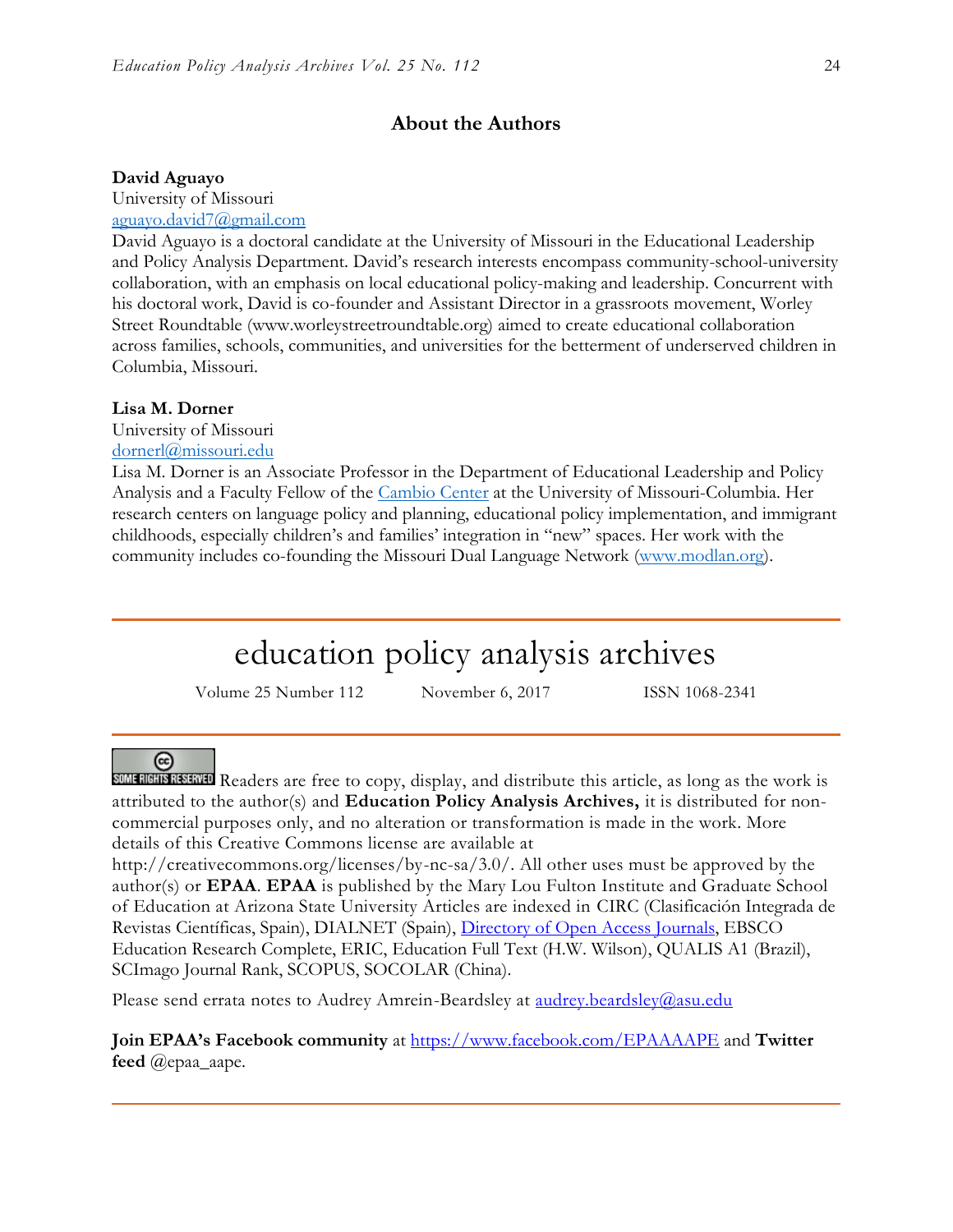# education policy analysis archives editorial board

Lead Editor: **Audrey Amrein-Beardsley** (Arizona State University) Editor Consultor: **Gustavo E. Fischman** (Arizona State University) Associate Editors: **David Carlson, Lauren Harris**, **Margarita Jimenez-Silva, Eugene Judson**, **Mirka Koro-Ljungberg, Scott Marley, Jeanne M. Powers, Iveta Silova, Maria Teresa Tatto** (Arizona State University)

**Cristina Alfaro** San Diego State University

**Gary Anderson** New York University

**Michael W. Apple** University of Wisconsin, Madison **Jeff Bale** OISE, University of Toronto, Canada

**David C. Berliner** Arizona State University

**Casey Cobb** University of Connecticut

**Arnold Danzig** San Jose State University

**Linda Darling-Hammond**  Stanford University

**Elizabeth H. DeBray** University of Georgia

**Chad d'Entremont** Rennie Center for Education Research & Policy

**John Diamond** University of Wisconsin, Madison

**Matthew Di Carlo** Albert Shanker Institute

**Sherman Dorn** Arizona State University

**Michael J. Dumas** University of California, Berkeley

**Kathy Escamilla** University of Colorado, Boulder

**Melissa Lynn Freeman** Adams State College

**Rachael Gabriel** University of Connecticut

**Amy Garrett Dikkers** University of North Carolina, Wilmington

**Gene V Glass** Arizona State University

**Ronald Glass** University of California, Santa Cruz

**Jacob P. K. Gross** University of Louisville

**Aaron Bevanot** SUNY Albany **Julian Vasquez Heilig** California State University, Sacramento

**Kimberly Kappler Hewitt** University of North Carolina Greensboro **Henry Braun** Boston College **Aimee Howley** Ohio University **Noah Sobe** Loyola University

**Steve Klees** University of Maryland **Nelly P. Stromquist** University of

**Jaekyung Lee S**UNY Buffalo

**Jessica Nina Lester** Indiana University

**Amanda E. Lewis** University of Illinois, Chicago

**Chad R. Lochmiller** Indiana University

**Christopher Lubienski** Indiana University

**Sarah Lubienski** Indiana University **John Weathers** University of

**William J. Mathis** University of Colorado, Boulder

**Michele S. Moses** University of Colorado, Boulder

**Julianne Moss** Deakin University, Australia

**Sharon Nichols** University of Texas, San Antonio

**Eric Parsons** University of Missouri-Columbia

**Susan L. Robertson** Bristol University, UK

**Gloria M. Rodriguez** University of California, Davis

**R. Anthony Rolle** University of Houston

**A. G. Rud** Washington State University **Eric M. Haas** WestEd **Patricia Sánchez** University of University of Texas, San Antonio **Janelle Scott** University of California, Berkeley

> **Jack Schneider** College of the Holy Cross

Maryland

**Benjamin Superfine** University of Illinois, Chicago

**Adai Tefera** Virginia Commonwealth University

**Tina Trujillo** University of California, Berkeley

**Federico R. Waitoller** University of Illinois, Chicago

**Larisa Warhol** University of Connecticut

Colorado, Colorado Springs

**Kevin Welner** University of Colorado, Boulder

**Terrence G. Wiley** Center for Applied Linguistics

**John Willinsky**  Stanford University

**Jennifer R. Wolgemuth** University of South Florida

**Kyo Yamashiro** Claremont Graduate University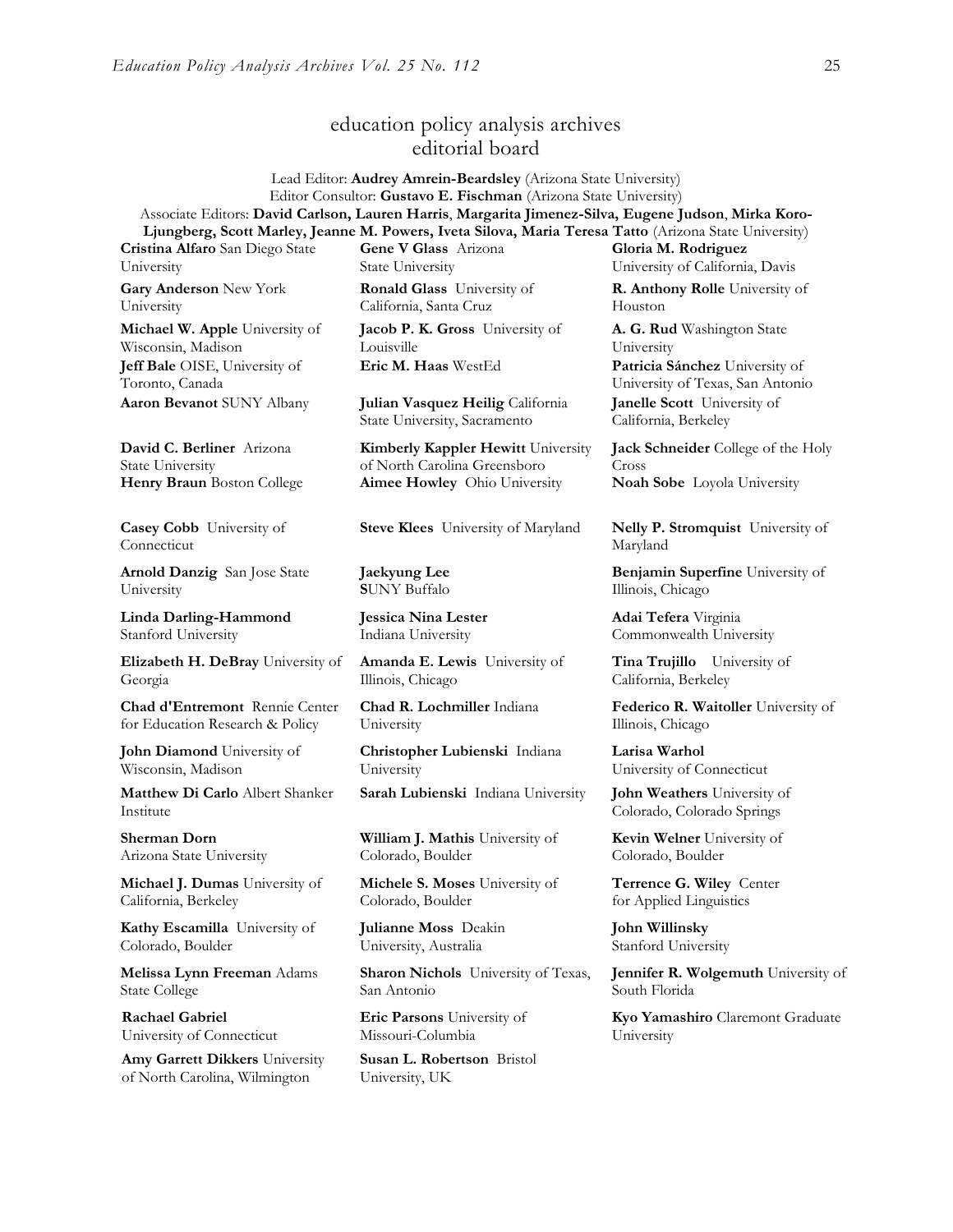# archivos analíticos de políticas educativas consejo editorial

Editor Consultor: **Gustavo E. Fischman** (Arizona State University) Editores Asociados: **Armando Alcántara Santuario** (Universidad Nacional Autónoma de México), **Jason Beech**, (Universidad de San Andrés), **Angelica Buendia**, (Metropolitan Autonomous University), **Ezequiel Gomez Caride**, (Pontificia Universidad Católica Argentina), **Antonio Luzon**, (Universidad de Granada), **José Luis Ramírez,** Universidad de Sonora)

**Claudio Almonacid** Universidad Metropolitana de Ciencias de la Educación, Chile

**Miguel Ángel Arias Ortega**  Universidad Autónoma de la

Ciudad de México **Xavier Besalú Costa**  Universitat de Girona, España

**[Xavier Bonal](javascript:openRTWindow() Sarro** Universidad Autónoma de Barcelona, España

**[Antonio Bolívar](javascript:openRTWindow() Boitia** Universidad de Granada, España

**[José Joaquín Brunner](javascript:openRTWindow()** Universidad Diego Portales, Chile

**[Damián Canales Sánchez](javascript:openRTWindow()** Instituto Nacional para la Evaluación de la Educación, México

**Gabriela de la Cruz Flores** Universidad Nacional Autónoma de México **[Marco Antonio Delgado Fuentes](javascript:openRTWindow()** Universidad Iberoamericana,

**[Inés Dussel](javascript:openRTWindow()**, DIE-CINVESTAV, México

México

**[Pedro Flores Crespo](javascript:openRTWindow()** Universidad Iberoamericana, México

**Ana María García de Fanelli**  Centro de Estudios de Estado y Sociedad (CEDES) CONICET, Argentina **Juan Carlos González Faraco**  Universidad de Huelva, España

**María Clemente Linuesa**  Universidad de Salamanca, España

**Jaume Martínez Bonafé** Universitat de València, España

**Alejandro Márquez Jiménez**  Instituto de Investigaciones sobre la Universidad y la Educación, UNAM, México

**María Guadalupe Olivier Tellez**, Universidad Pedagógica Nacional, México **[Miguel Pereyra](javascript:openRTWindow()** Universidad de

Granada, España

**[Mónica Pini](javascript:openRTWindow()** Universidad Nacional de San Martín, Argentina

**Omar Orlando Pulido Chaves** Instituto para la Investigación Educativa y el Desarrollo Pedagógico (IDEP) **[Paula Razquin](javascript:openRTWindow()** Universidad de San Andrés, Argentina

**José Ignacio Rivas Flores** Universidad de Málaga, España **[Miriam Rodríguez Vargas](javascript:openRTWindow()** Universidad Autónoma de Tamaulipas, México

**José Gregorio Rodríguez**  Universidad Nacional de Colombia, Colombia

**[Mario Rueda Beltrán](javascript:openRTWindow()** Instituto de Investigaciones sobre la Universidad y la Educación, UNAM, México **José Luis San Fabián Maroto**  Universidad de Oviedo, España

**[Jurjo Torres Santomé](javascript:openRTWindow()**, Universidad de la Coruña, España

**[Yengny Marisol Silva Laya](javascript:openRTWindow()** Universidad Iberoamericana, México

**Ernesto Treviño Ronzón** Universidad Veracruzana, México

**[Ernesto Treviño](javascript:openRTWindow() Villarreal** Universidad Diego Portales Santiago, Chile **[Antoni Verger Planells](javascript:openRTWindow()** Universidad Autónoma de Barcelona, España

**[Catalina Wainerman](javascript:openRTWindow()** Universidad de San Andrés, Argentina **Juan Carlos Yáñez Velazco** Universidad de Colima, México